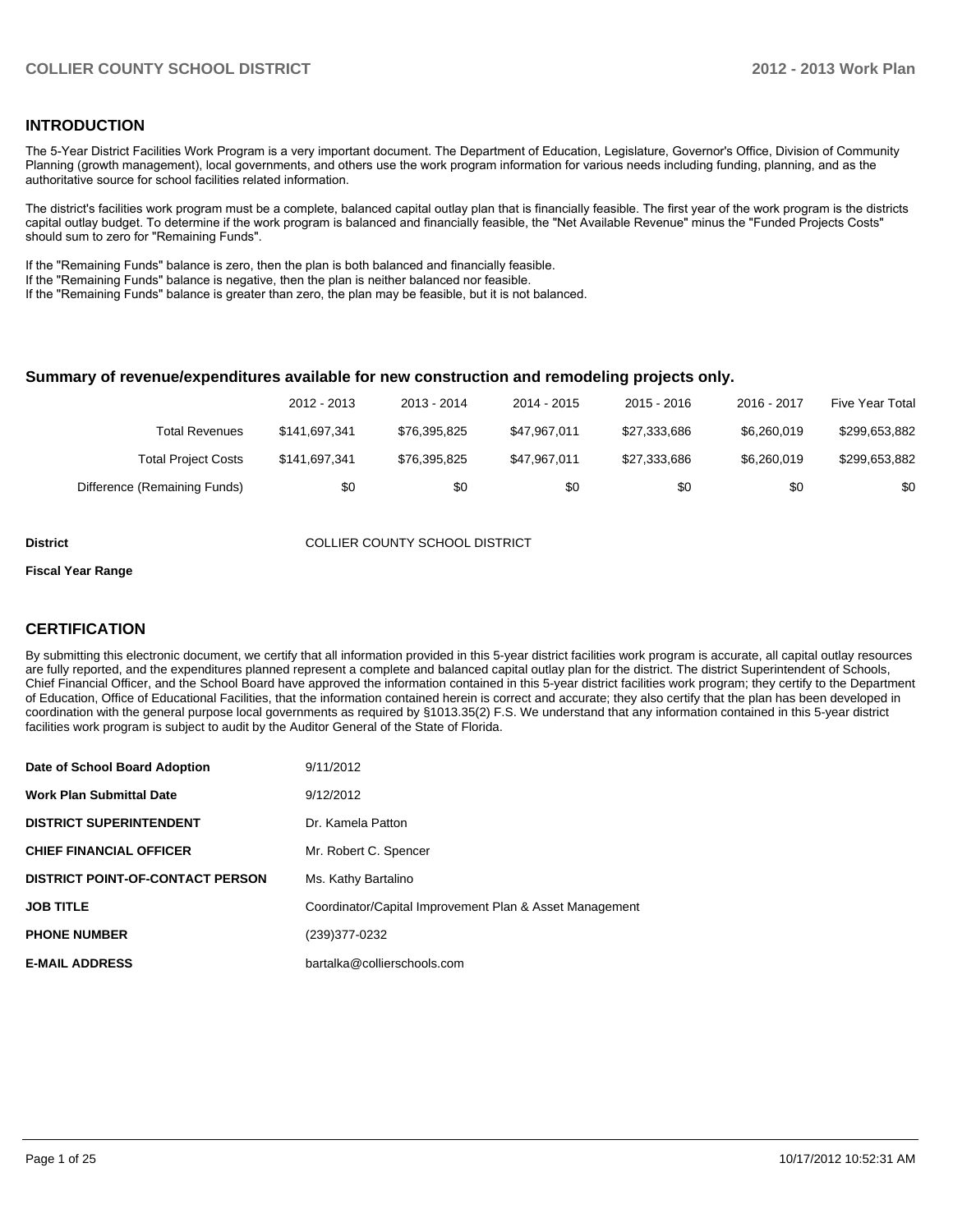# **Expenditures**

#### **Expenditure for Maintenance, Repair and Renovation from 1.50-Mills and PECO**

Annually, prior to the adoption of the district school budget, each school board must prepare a tentative district facilities work program that includes a schedule of major repair and renovation projects necessary to maintain the educational and ancillary facilities of the district.

|                | Item                                                                                                                                                                                                                                                                                                                                                                                                                                                                                                                                                                                                                                                                                                                                                                                                                                                                                                                                                                                                                                                                                                                                                                                                                                                                                                                                                                                                                 | 2012 - 2013<br><b>Actual Budget</b> | 2013 - 2014<br>Projected | $2014 - 2015$<br>Projected | $2015 - 2016$<br>Projected | 2016 - 2017<br>Projected | Total        |  |  |  |  |  |
|----------------|----------------------------------------------------------------------------------------------------------------------------------------------------------------------------------------------------------------------------------------------------------------------------------------------------------------------------------------------------------------------------------------------------------------------------------------------------------------------------------------------------------------------------------------------------------------------------------------------------------------------------------------------------------------------------------------------------------------------------------------------------------------------------------------------------------------------------------------------------------------------------------------------------------------------------------------------------------------------------------------------------------------------------------------------------------------------------------------------------------------------------------------------------------------------------------------------------------------------------------------------------------------------------------------------------------------------------------------------------------------------------------------------------------------------|-------------------------------------|--------------------------|----------------------------|----------------------------|--------------------------|--------------|--|--|--|--|--|
| <b>HVAC</b>    |                                                                                                                                                                                                                                                                                                                                                                                                                                                                                                                                                                                                                                                                                                                                                                                                                                                                                                                                                                                                                                                                                                                                                                                                                                                                                                                                                                                                                      | \$15,989,121                        | \$5,667,000              | \$3,592,000                | \$3,182,000                | \$7,952,000              | \$36,382,121 |  |  |  |  |  |
|                | Locations: ALTERNATIVE SCHOOL, BARRON COLLIER SENIOR HIGH, CALUSA PARK ELEMENTARY, CORKSCREW ELEMENTARY, CORKSCREW<br>MIDDLE, CYPRESS PALM MIDDLE SCHOOL, DR. MARTIN LUTHER KING, JR. ADMINISTRATIVE CENTER, EAST NAPLES MIDDLE,<br>GOLDEN GATE ELEMENTARY NORTH, GOLDEN GATE ELEMENTARY SOUTH, GOLDEN GATE MIDDLE, GOLDEN GATE SENIOR HIGH,<br>GULF COAST SENIOR HIGH, IMMOKALEE MIDDLE, IMMOKALEE SENIOR HIGH, JAMES L WALKER VOCATIONAL-TECHNICAL<br>CENTER, LAKE PARK ELEMENTARY, LAKE TRAFFORD ELEMENTARY, LELY ELEMENTARY, LELY SENIOR HIGH, MAINTENANCE &<br>TRANSPORTATION DEPARTMENT, MANATEE ELEMENTARY, MANATEE MIDDLE, NAPLES PARK ELEMENTARY, NORTH NAPLES<br>MIDDLE, PALMETTO RIDGE SENIOR HIGH, PELICAN MARSH ELEMENTARY, SEA GATE ELEMENTARY, SHADOWLAWN<br>ELEMENTARY, VINEYARDS ELEMENTARY                                                                                                                                                                                                                                                                                                                                                                                                                                                                                                                                                                                                         |                                     |                          |                            |                            |                          |              |  |  |  |  |  |
| Flooring       |                                                                                                                                                                                                                                                                                                                                                                                                                                                                                                                                                                                                                                                                                                                                                                                                                                                                                                                                                                                                                                                                                                                                                                                                                                                                                                                                                                                                                      | \$0                                 | \$0                      | \$0                        | \$0                        | \$0                      | \$0          |  |  |  |  |  |
|                | Locations: No Locations for this expenditure.                                                                                                                                                                                                                                                                                                                                                                                                                                                                                                                                                                                                                                                                                                                                                                                                                                                                                                                                                                                                                                                                                                                                                                                                                                                                                                                                                                        |                                     |                          |                            |                            |                          |              |  |  |  |  |  |
| Roofing        |                                                                                                                                                                                                                                                                                                                                                                                                                                                                                                                                                                                                                                                                                                                                                                                                                                                                                                                                                                                                                                                                                                                                                                                                                                                                                                                                                                                                                      | \$771,142                           | \$1,852,629              | \$6.037.629                | \$5,157,629                | \$2,133,629              | \$15,952,658 |  |  |  |  |  |
| Locations:     | AVALON ELEMENTARY, CALUSA PARK ELEMENTARY, EVERGLADES SCHOOL, GOLDEN GATE ELEMENTARY NORTH, GULF COAST<br>SENIOR HIGH, GULFVIEW MIDDLE, LAKE PARK ELEMENTARY, MAINTENANCE & TRANSPORTATION DEPARTMENT, MANATEE<br>ELEMENTARY, MANATEE MIDDLE, NAPLES PARK ELEMENTARY, PINE RIDGE MIDDLE, TOMMIE BARFIELD ELEMENTARY                                                                                                                                                                                                                                                                                                                                                                                                                                                                                                                                                                                                                                                                                                                                                                                                                                                                                                                                                                                                                                                                                                  |                                     |                          |                            |                            |                          |              |  |  |  |  |  |
| Safety to Life |                                                                                                                                                                                                                                                                                                                                                                                                                                                                                                                                                                                                                                                                                                                                                                                                                                                                                                                                                                                                                                                                                                                                                                                                                                                                                                                                                                                                                      | \$1,511,912                         | \$1,486,967              | \$1,509,006                | \$1,524,932                | \$1,629,469              | \$7,662,286  |  |  |  |  |  |
|                | ALTERNATIVE SCHOOL, AVALON ELEMENTARY, BARRON COLLIER SENIOR HIGH, BIG CYPRESS ELEMENTARY, CALUSA PARK<br>Locations:<br>ELEMENTARY, CORKSCREW ELEMENTARY, CORKSCREW MIDDLE, CYPRESS PALM MIDDLE SCHOOL, DR. MARTIN LUTHER KING,<br>JR. ADMINISTRATIVE CENTER, EAST NAPLES MIDDLE, EDEN PARK ELEMENTARY, ESTATES ELEMENTARY, EVERGLADES<br>SCHOOL, GOLDEN GATE ELEMENTARY NORTH, GOLDEN GATE ELEMENTARY SOUTH, GOLDEN GATE MIDDLE, GOLDEN GATE<br>SENIOR HIGH, GOLDEN TERRACE ELEMENTARY NORTH, GOLDEN TERRACE ELEMENTARY SOUTH, GULF COAST SENIOR HIGH,<br>GULFVIEW MIDDLE. HIGHLANDS ELEMENTARY. IMMOKALEE MIDDLE. IMMOKALEE SENIOR HIGH. IMMOKALEE TECHNICAL<br>CENTER, IMMOKALEE TRANSPORTATION, JAMES L WALKER VOCATIONAL-TECHNICAL CENTER, LAKE PARK ELEMENTARY, LAKE<br>TRAFFORD ELEMENTARY, LAUREL OAK ELEMENTARY, LELY ELEMENTARY, LELY SENIOR HIGH, MAINTENANCE &<br>TRANSPORTATION DEPARTMENT, MANATEE ELEMENTARY, MANATEE MIDDLE, MIKE DAVIS ELEMENTARY, NAPLES PARK<br>ELEMENTARY, NAPLES SENIOR HIGH, NORTH NAPLES MIDDLE, OAKRIDGE MIDDLE, OSCEOLA ELEMENTARY, PALMETTO<br>ELEMENTARY, PALMETTO RIDGE SENIOR HIGH, PARKSIDE ELEMENTARY, PELICAN MARSH ELEMENTARY, PINE RIDGE MIDDLE,<br>PINECREST ELEMENTARY, POINCIANA ELEMENTARY, SABAL PALM ELEMENTARY, SEA GATE ELEMENTARY, SHADOWLAWN<br>ELEMENTARY, TOMMIE BARFIELD ELEMENTARY, VETERANS MEMORIAL ELEMENTARY, VILLAGE OAKS, VINEYARDS ELEMENTARY |                                     |                          |                            |                            |                          |              |  |  |  |  |  |
| Fencing        |                                                                                                                                                                                                                                                                                                                                                                                                                                                                                                                                                                                                                                                                                                                                                                                                                                                                                                                                                                                                                                                                                                                                                                                                                                                                                                                                                                                                                      | SO <sub>2</sub>                     | \$0                      | \$0                        | \$0                        | \$0                      | \$0          |  |  |  |  |  |
|                | Locations: No Locations for this expenditure.                                                                                                                                                                                                                                                                                                                                                                                                                                                                                                                                                                                                                                                                                                                                                                                                                                                                                                                                                                                                                                                                                                                                                                                                                                                                                                                                                                        |                                     |                          |                            |                            |                          |              |  |  |  |  |  |
| Parking        |                                                                                                                                                                                                                                                                                                                                                                                                                                                                                                                                                                                                                                                                                                                                                                                                                                                                                                                                                                                                                                                                                                                                                                                                                                                                                                                                                                                                                      | \$0                                 | \$0                      | \$0                        | \$0                        | \$0                      | \$0          |  |  |  |  |  |
| Locations:     | No Locations for this expenditure.                                                                                                                                                                                                                                                                                                                                                                                                                                                                                                                                                                                                                                                                                                                                                                                                                                                                                                                                                                                                                                                                                                                                                                                                                                                                                                                                                                                   |                                     |                          |                            |                            |                          |              |  |  |  |  |  |
| Electrical     |                                                                                                                                                                                                                                                                                                                                                                                                                                                                                                                                                                                                                                                                                                                                                                                                                                                                                                                                                                                                                                                                                                                                                                                                                                                                                                                                                                                                                      | \$1,067,888                         | \$875,000                | \$394,000                  | \$436,000                  | \$603,000                | \$3,375,888  |  |  |  |  |  |
|                | AVALON ELEMENTARY, EAST NAPLES MIDDLE, GOLDEN GATE ELEMENTARY NORTH, GOLDEN GATE ELEMENTARY SOUTH,<br>Locations:<br>GOLDEN GATE MIDDLE, GOLDEN TERRACE ELEMENTARY NORTH, IMMOKALEE TRANSPORTATION, LAKE PARK ELEMENTARY,<br>LAKE TRAFFORD ELEMENTARY, LAUREL OAK ELEMENTARY, LELY ELEMENTARY, MAINTENANCE & TRANSPORTATION<br>DEPARTMENT, MANATEE ELEMENTARY, NAPLES PARK ELEMENTARY, NAPLES SENIOR HIGH, OSCEOLA ELEMENTARY,<br>SHADOWLAWN ELEMENTARY, VILLAGE OAKS, VINEYARDS ELEMENTARY                                                                                                                                                                                                                                                                                                                                                                                                                                                                                                                                                                                                                                                                                                                                                                                                                                                                                                                           |                                     |                          |                            |                            |                          |              |  |  |  |  |  |
| Fire Alarm     |                                                                                                                                                                                                                                                                                                                                                                                                                                                                                                                                                                                                                                                                                                                                                                                                                                                                                                                                                                                                                                                                                                                                                                                                                                                                                                                                                                                                                      | \$0                                 | \$0                      | \$0                        | \$0                        | \$0                      | \$0          |  |  |  |  |  |
|                | Locations: No Locations for this expenditure.                                                                                                                                                                                                                                                                                                                                                                                                                                                                                                                                                                                                                                                                                                                                                                                                                                                                                                                                                                                                                                                                                                                                                                                                                                                                                                                                                                        |                                     |                          |                            |                            |                          |              |  |  |  |  |  |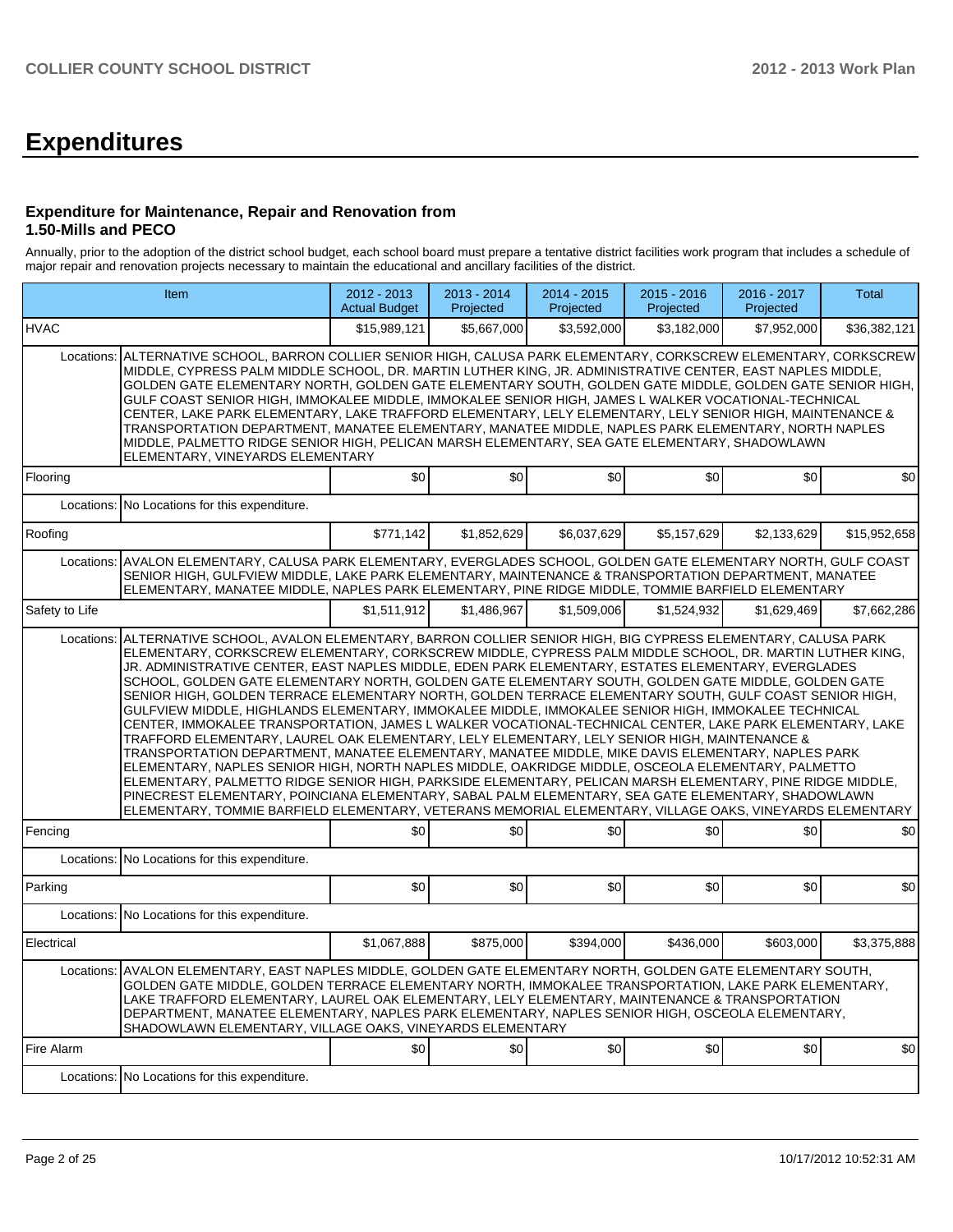| Telephone/Intercom System |                                                                                                                                                                                                                                                                                                                                                                                                                                                                                                                                                                                                                                                                                                                                                                                                                                                                                                                                                                                                                                                                                                                                                                                                                                                                                                                                                                                                                                                                                                                                                              | \$0          | \$0          | \$0          | \$0          | \$0          | \$0          |  |  |  |  |  |
|---------------------------|--------------------------------------------------------------------------------------------------------------------------------------------------------------------------------------------------------------------------------------------------------------------------------------------------------------------------------------------------------------------------------------------------------------------------------------------------------------------------------------------------------------------------------------------------------------------------------------------------------------------------------------------------------------------------------------------------------------------------------------------------------------------------------------------------------------------------------------------------------------------------------------------------------------------------------------------------------------------------------------------------------------------------------------------------------------------------------------------------------------------------------------------------------------------------------------------------------------------------------------------------------------------------------------------------------------------------------------------------------------------------------------------------------------------------------------------------------------------------------------------------------------------------------------------------------------|--------------|--------------|--------------|--------------|--------------|--------------|--|--|--|--|--|
|                           | Locations: No Locations for this expenditure.                                                                                                                                                                                                                                                                                                                                                                                                                                                                                                                                                                                                                                                                                                                                                                                                                                                                                                                                                                                                                                                                                                                                                                                                                                                                                                                                                                                                                                                                                                                |              |              |              |              |              |              |  |  |  |  |  |
| Closed Circuit Television |                                                                                                                                                                                                                                                                                                                                                                                                                                                                                                                                                                                                                                                                                                                                                                                                                                                                                                                                                                                                                                                                                                                                                                                                                                                                                                                                                                                                                                                                                                                                                              | \$0          | \$0          | \$0          | \$0          | \$0          | \$0          |  |  |  |  |  |
|                           | Locations: No Locations for this expenditure.                                                                                                                                                                                                                                                                                                                                                                                                                                                                                                                                                                                                                                                                                                                                                                                                                                                                                                                                                                                                                                                                                                                                                                                                                                                                                                                                                                                                                                                                                                                |              |              |              |              |              |              |  |  |  |  |  |
| Paint                     |                                                                                                                                                                                                                                                                                                                                                                                                                                                                                                                                                                                                                                                                                                                                                                                                                                                                                                                                                                                                                                                                                                                                                                                                                                                                                                                                                                                                                                                                                                                                                              | \$0          | \$0          | \$0          | \$0          | \$0          | \$0          |  |  |  |  |  |
|                           | Locations: No Locations for this expenditure.                                                                                                                                                                                                                                                                                                                                                                                                                                                                                                                                                                                                                                                                                                                                                                                                                                                                                                                                                                                                                                                                                                                                                                                                                                                                                                                                                                                                                                                                                                                |              |              |              |              |              |              |  |  |  |  |  |
| Maintenance/Repair        |                                                                                                                                                                                                                                                                                                                                                                                                                                                                                                                                                                                                                                                                                                                                                                                                                                                                                                                                                                                                                                                                                                                                                                                                                                                                                                                                                                                                                                                                                                                                                              | \$2,966,792  | \$3,026,128  | \$3,086,650  | \$3,148,383  | \$3,148,383  | \$15,376,336 |  |  |  |  |  |
|                           | Locations: ALTERNATIVE SCHOOL, AVALON ELEMENTARY, BARRON COLLIER SENIOR HIGH, BETHUNE EDUCATION CENTER, BIG CYPRESS<br>ELEMENTARY. CALUSA PARK ELEMENTARY. CORKSCREW ELEMENTARY. CORKSCREW MIDDLE. CYPRESS PALM MIDDLE<br>SCHOOL, DR. MARTIN LUTHER KING, JR. ADMINISTRATIVE CENTER, EAST NAPLES MIDDLE, EDEN PARK ELEMENTARY, ESTATES<br>ELEMENTARY, EVERGLADES SCHOOL, GOLDEN GATE ELEMENTARY NORTH, GOLDEN GATE ELEMENTARY SOUTH, GOLDEN<br>GATE MIDDLE, GOLDEN GATE SENIOR HIGH, GOLDEN TERRACE ELEMENTARY NORTH, GOLDEN TERRACE ELEMENTARY SOUTH,<br>GULF COAST SENIOR HIGH. GULFVIEW MIDDLE. HIGHLANDS ELEMENTARY. IMMOKALEE MIDDLE. IMMOKALEE SENIOR HIGH.<br>IMMOKALEE TECHNICAL CENTER, IMMOKALEE TRANSPORTATION, JAMES L WALKER VOCATIONAL-TECHNICAL CENTER, LAKE<br>PARK ELEMENTARY, LAKE TRAFFORD ELEMENTARY, LAUREL OAK ELEMENTARY, LEILA B. CANANT PROFESSIONAL<br>DEVELOPMENT CENTER, LELY ELEMENTARY, LELY SENIOR HIGH, MAINTENANCE & TRANSPORTATION DEPARTMENT, MANATEE<br>ELEMENTARY, MANATEE MIDDLE, MARCO ISLAND CHARTER MIDDLE SCHOOL, MIKE DAVIS ELEMENTARY, NAPLES PARK<br>ELEMENTARY. NAPLES SENIOR HIGH. NORTH NAPLES MIDDLE. OAKRIDGE MIDDLE. OSCEOLA ELEMENTARY. PALMETTO<br>ELEMENTARY, PALMETTO RIDGE SENIOR HIGH, PARKSIDE ELEMENTARY, PELICAN MARSH ELEMENTARY, PINE RIDGE MIDDLE,<br>PINECREST ELEMENTARY, POINCIANA ELEMENTARY, PRODUCTION/WAREHOUSE, SABAL PALM ELEMENTARY, SEA GATE<br>ELEMENTARY, SHADOWLAWN ELEMENTARY, TOMMIE BARFIELD ELEMENTARY, VETERANS MEMORIAL ELEMENTARY, VILLAGE<br>OAKS, VINEYARDS ELEMENTARY |              |              |              |              |              |              |  |  |  |  |  |
|                           | Sub Total:                                                                                                                                                                                                                                                                                                                                                                                                                                                                                                                                                                                                                                                                                                                                                                                                                                                                                                                                                                                                                                                                                                                                                                                                                                                                                                                                                                                                                                                                                                                                                   | \$22,306,855 | \$12,907,724 | \$14,619,285 | \$13,448,944 | \$15,466,481 | \$78,749,289 |  |  |  |  |  |

| <b>PECO Maintenance Expenditures</b> | ، Φ<br>υU    | \$0          | \$0          | ΦΩ<br>Ψυ     | ድስ<br>Ψ      | \$0           |
|--------------------------------------|--------------|--------------|--------------|--------------|--------------|---------------|
| 1.50 Mill Sub Total: I               | \$28.012.152 | \$19,603,724 | \$17.088.285 | \$16,049,944 | \$19.752.481 | \$100,506,586 |

| Other Items                                                                                                                                                                                                                                                                                                                                                                                                                                                                                                                                                                                                                                                                                                                                                                                                                                                                                                                                                                                                                                                                                                                                                                                                                                                                                                                                                                                                                                                                                                                                                   | $2012 - 2013$<br><b>Actual Budget</b> | $2013 - 2014$<br>Projected | $2014 - 2015$<br>Projected | $2015 - 2016$<br>Projected | 2016 - 2017<br>Projected | Total       |
|---------------------------------------------------------------------------------------------------------------------------------------------------------------------------------------------------------------------------------------------------------------------------------------------------------------------------------------------------------------------------------------------------------------------------------------------------------------------------------------------------------------------------------------------------------------------------------------------------------------------------------------------------------------------------------------------------------------------------------------------------------------------------------------------------------------------------------------------------------------------------------------------------------------------------------------------------------------------------------------------------------------------------------------------------------------------------------------------------------------------------------------------------------------------------------------------------------------------------------------------------------------------------------------------------------------------------------------------------------------------------------------------------------------------------------------------------------------------------------------------------------------------------------------------------------------|---------------------------------------|----------------------------|----------------------------|----------------------------|--------------------------|-------------|
| <b>Emergency Maintenance</b>                                                                                                                                                                                                                                                                                                                                                                                                                                                                                                                                                                                                                                                                                                                                                                                                                                                                                                                                                                                                                                                                                                                                                                                                                                                                                                                                                                                                                                                                                                                                  | \$1,300,000                           | \$1,300,000                | \$1,300,000                | \$1,300,000                | \$1,300,000              | \$6,500,000 |
| Locations ALTERNATIVE SCHOOL, AVALON ELEMENTARY, BARRON COLLIER SENIOR HIGH, BETHUNE EDUCATION CENTER, BIG<br>CYPRESS ELEMENTARY, CALUSA PARK ELEMENTARY, CORKSCREW ELEMENTARY, CORKSCREW MIDDLE, CYPRESS PALM<br>MIDDLE SCHOOL, DR. MARTIN LUTHER KING, JR. ADMINISTRATIVE CENTER, EAST NAPLES MIDDLE, EDEN PARK ELEMENTARY,<br>ESTATES ELEMENTARY, EVERGLADES SCHOOL, GOLDEN GATE ELEMENTARY NORTH, GOLDEN GATE ELEMENTARY SOUTH,<br>IGOLDEN GATE MIDDLE. GOLDEN GATE SENIOR HIGH. GOLDEN TERRACE ELEMENTARY NORTH. GOLDEN TERRACE<br>ELEMENTARY SOUTH, GULF COAST SENIOR HIGH, GULFVIEW MIDDLE, HIGHLANDS ELEMENTARY, IMMOKALEE MIDDLE,<br>IMMOKALEE SENIOR HIGH, IMMOKALEE TECHNICAL CENTER, IMMOKALEE TRANSPORTATION, JAMES L WALKER VOCATIONAL-<br>TECHNICAL CENTER, LAKE PARK ELEMENTARY, LAKE TRAFFORD ELEMENTARY, LAUREL OAK ELEMENTARY, LEILA B. CANANT<br>PROFESSIONAL DEVELOPMENT CENTER, LELY ELEMENTARY, LELY SENIOR HIGH, MAINTENANCE & TRANSPORTATION<br>DEPARTMENT, MANATEE ELEMENTARY, MANATEE MIDDLE, MARCO ISLAND CHARTER MIDDLE SCHOOL, MIKE DAVIS<br>ELEMENTARY, NAPLES PARK ELEMENTARY, NAPLES SENIOR HIGH, NORTH NAPLES MIDDLE, OAKRIDGE MIDDLE, OSCEOLA<br>ELEMENTARY, PALMETTO ELEMENTARY, PALMETTO RIDGE SENIOR HIGH, PARKSIDE ELEMENTARY, PELICAN MARSH<br>ELEMENTARY, PINE RIDGE MIDDLE, PINECREST ELEMENTARY, POINCIANA ELEMENTARY, PRODUCTION/WAREHOUSE, SABAL<br>PALM ELEMENTARY, SEA GATE ELEMENTARY, SHADOWLAWN ELEMENTARY, TOMMIE BARFIELD ELEMENTARY, VETERANS<br>MEMORIAL ELEMENTARY, VILLAGE OAKS, VINEYARDS ELEMENTARY |                                       |                            |                            |                            |                          |             |
| <b>Facility Modifications/Special Needs</b>                                                                                                                                                                                                                                                                                                                                                                                                                                                                                                                                                                                                                                                                                                                                                                                                                                                                                                                                                                                                                                                                                                                                                                                                                                                                                                                                                                                                                                                                                                                   | \$745,068                             | \$417,000                  | \$408,000                  | \$294,000                  | \$368,000                | \$2,232,068 |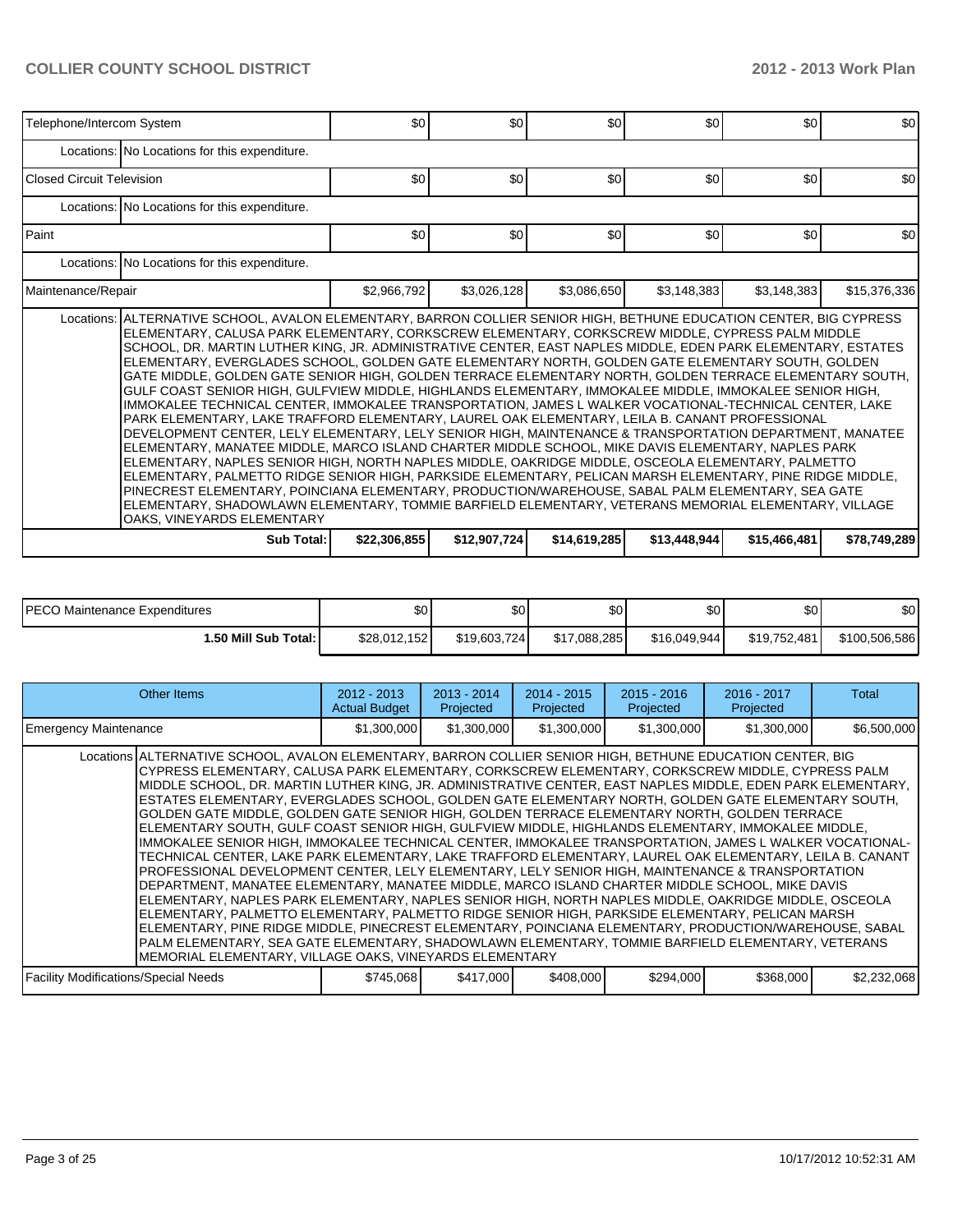| Locations ALTERNATIVE SCHOOL, AVALON ELEMENTARY, BARRON COLLIER SENIOR HIGH, BETHUNE EDUCATION CENTER, BIG<br>CYPRESS ELEMENTARY, CALUSA PARK ELEMENTARY, CORKSCREW ELEMENTARY, CORKSCREW MIDDLE, CYPRESS PALM<br>IMIDDLE SCHOOL. DR. MARTIN LUTHER KING. JR. ADMINISTRATIVE CENTER. EAST NAPLES MIDDLE. EDEN PARK ELEMENTARY.<br>ESTATES ELEMENTARY, EVERGLADES SCHOOL, GOLDEN GATE ELEMENTARY NORTH, GOLDEN GATE ELEMENTARY SOUTH,<br>GOLDEN GATE MIDDLE. GOLDEN GATE SENIOR HIGH. GOLDEN TERRACE ELEMENTARY NORTH. GOLDEN TERRACE<br>ELEMENTARY SOUTH, GULF COAST SENIOR HIGH, GULFVIEW MIDDLE, HIGHLANDS ELEMENTARY, IMMOKALEE MIDDLE,<br>IMMOKALEE SENIOR HIGH, IMMOKALEE TECHNICAL CENTER, IMMOKALEE TRANSPORTATION, JAMES L WALKER VOCATIONAL-<br>lTECHNICAL CENTER. LAKE PARK ELEMENTARY. LAKE TRAFFORD ELEMENTARY. LAUREL OAK ELEMENTARY. LEILA B. CANANT<br>PROFESSIONAL DEVELOPMENT CENTER, LELY ELEMENTARY, LELY SENIOR HIGH, MAINTENANCE & TRANSPORTATION<br>IDEPARTMENT. MANATEE ELEMENTARY. MANATEE MIDDLE. MARCO ISLAND CHARTER MIDDLE SCHOOL. MIKE DAVIS<br>ELEMENTARY, NAPLES PARK ELEMENTARY, NAPLES SENIOR HIGH, NORTH NAPLES MIDDLE, OAKRIDGE MIDDLE, OSCEOLA<br>ELEMENTARY, PALMETTO ELEMENTARY, PALMETTO RIDGE SENIOR HIGH, PARKSIDE ELEMENTARY, PELICAN MARSH<br>ELEMENTARY, PINE RIDGE MIDDLE, PINECREST ELEMENTARY, POINCIANA ELEMENTARY, PRODUCTION/WAREHOUSE, SABAL<br>PALM ELEMENTARY, SEA GATE ELEMENTARY, SHADOWLAWN ELEMENTARY, TOMMIE BARFIELD ELEMENTARY, VETERANS<br>MEMORIAL ELEMENTARY. VILLAGE OAKS. VINEYARDS ELEMENTARY |              |              |              |              |              |               |
|-----------------------------------------------------------------------------------------------------------------------------------------------------------------------------------------------------------------------------------------------------------------------------------------------------------------------------------------------------------------------------------------------------------------------------------------------------------------------------------------------------------------------------------------------------------------------------------------------------------------------------------------------------------------------------------------------------------------------------------------------------------------------------------------------------------------------------------------------------------------------------------------------------------------------------------------------------------------------------------------------------------------------------------------------------------------------------------------------------------------------------------------------------------------------------------------------------------------------------------------------------------------------------------------------------------------------------------------------------------------------------------------------------------------------------------------------------------------------------------------------------------------------------------------------------------------|--------------|--------------|--------------|--------------|--------------|---------------|
| Maintenance/Renovations                                                                                                                                                                                                                                                                                                                                                                                                                                                                                                                                                                                                                                                                                                                                                                                                                                                                                                                                                                                                                                                                                                                                                                                                                                                                                                                                                                                                                                                                                                                                         | \$3,660,229  | \$4,979,000  | \$761,000    | \$1,007,000  | \$2,618,000  | \$13,025,229  |
| Locations ALTERNATIVE SCHOOL, AVALON ELEMENTARY, BARRON COLLIER SENIOR HIGH, BETHUNE EDUCATION CENTER, BIG<br>CYPRESS ELEMENTARY, CALUSA PARK ELEMENTARY, CORKSCREW ELEMENTARY, CORKSCREW MIDDLE, CYPRESS PALM<br>IMIDDLE SCHOOL. DR. MARTIN LUTHER KING. JR. ADMINISTRATIVE CENTER. EAST NAPLES MIDDLE. EDEN PARK ELEMENTARY.<br>ESTATES ELEMENTARY, EVERGLADES SCHOOL, GOLDEN GATE ELEMENTARY NORTH, GOLDEN GATE ELEMENTARY SOUTH,<br>GOLDEN GATE MIDDLE, GOLDEN GATE SENIOR HIGH, GOLDEN TERRACE ELEMENTARY NORTH, GOLDEN TERRACE<br>ELEMENTARY SOUTH, GULF COAST SENIOR HIGH, GULFVIEW MIDDLE, HIGHLANDS ELEMENTARY, IMMOKALEE MIDDLE,<br>IIMMOKALEE SENIOR HIGH. IMMOKALEE TECHNICAL CENTER. IMMOKALEE TRANSPORTATION. JAMES L WALKER VOCATIONAL-<br>TECHNICAL CENTER. LAKE PARK ELEMENTARY. LAKE TRAFFORD ELEMENTARY. LAUREL OAK ELEMENTARY. LEILA B. CANANT<br>PROFESSIONAL DEVELOPMENT CENTER. LELY ELEMENTARY. LELY SENIOR HIGH. MAINTENANCE & TRANSPORTATION<br>DEPARTMENT, MANATEE ELEMENTARY, MANATEE MIDDLE, MARCO ISLAND CHARTER MIDDLE SCHOOL, MIKE DAVIS<br>ELEMENTARY, NAPLES PARK ELEMENTARY, NAPLES SENIOR HIGH, NORTH NAPLES MIDDLE, OAKRIDGE MIDDLE, OSCEOLA<br>ELEMENTARY. PALMETTO ELEMENTARY. PALMETTO RIDGE SENIOR HIGH. PARKSIDE ELEMENTARY. PELICAN MARSH<br>ELEMENTARY, PINE RIDGE MIDDLE, PINECREST ELEMENTARY, POINCIANA ELEMENTARY, PRODUCTION/WAREHOUSE, SABAL<br>PALM ELEMENTARY, SEA GATE ELEMENTARY, SHADOWLAWN ELEMENTARY, TOMMIE BARFIELD ELEMENTARY, VETERANS<br>MEMORIAL ELEMENTARY, VILLAGE OAKS, VINEYARDS ELEMENTARY  |              |              |              |              |              |               |
| Total:                                                                                                                                                                                                                                                                                                                                                                                                                                                                                                                                                                                                                                                                                                                                                                                                                                                                                                                                                                                                                                                                                                                                                                                                                                                                                                                                                                                                                                                                                                                                                          | \$28,012,152 | \$19,603,724 | \$17,088,285 | \$16,049,944 | \$19,752,481 | \$100,506,586 |

#### **Local 1.50 Mill Expenditure For Maintenance, Repair and Renovation**

Anticipated expenditures expected from local funding sources over the years covered by the current work plan.

| Item                                                         | $2012 - 2013$<br><b>Actual Budget</b> | 2013 - 2014<br>Projected | 2014 - 2015<br>Projected | $2015 - 2016$<br>Projected | 2016 - 2017<br>Projected | <b>Total</b>  |
|--------------------------------------------------------------|---------------------------------------|--------------------------|--------------------------|----------------------------|--------------------------|---------------|
| Remaining Maint and Repair from 1.5 Mills                    | \$28,012,152                          | \$19,603,724]            | \$17,088,285             | \$16,049,944               | \$19,752,481             | \$100,506,586 |
| Maintenance/Repair Salaries                                  | \$9,539,452                           | \$10,303,916             | \$10,476,646             | \$10,652,806               | \$10,832,494             | \$51,805,314  |
| l School Bus Purchases                                       | \$2,449,322                           | \$3,280,448              | \$5,906,067              | \$2,784,354                | \$2,855,866              | \$17,276,057  |
| Other Vehicle Purchases                                      | \$589,779                             | \$567,530                | \$374,285                | \$603,031                  | \$194,714                | \$2,329,339   |
| Capital Outlay Equipment                                     | \$9,329,149                           | \$8,584,890              | \$9,200,281              | \$8,073,926                | \$8,213,829              | \$43,402,075  |
| Rent/Lease Payments                                          | \$0                                   | \$0                      | \$0                      | \$0                        | \$0                      | \$0           |
| COP Debt Service                                             | \$44,800,000                          | \$44,800,000             | \$44,800,000             | \$44,800,000               | \$44,800,000             | \$224,000,000 |
| Rent/Lease Relocatables                                      | \$434,637                             | \$423,000                | \$454,500                | \$486,000                  | \$517,500                | \$2,315,637   |
| Environmental Problems                                       | \$0                                   | \$0                      | \$0                      | \$0                        | \$0                      | \$0           |
| ls.1011.14 Debt Service                                      | \$0                                   | \$0                      | \$0                      | \$0                        | \$0                      | \$0           |
| Special Facilities Construction Account                      | \$0                                   | \$0                      | \$0                      | \$0                        | \$0                      | \$0           |
| Premiums for Property Casualty Insurance - 1011.71<br>(4a,b) | \$4,300,000                           | \$3,700,000              | \$3,700,000              | \$3,700,000                | \$3,700,000              | \$19,100,000  |
| Qualified School Construction Bonds (QSCB)                   | \$0                                   | \$0                      | \$0                      | \$0                        | \$0                      | \$0           |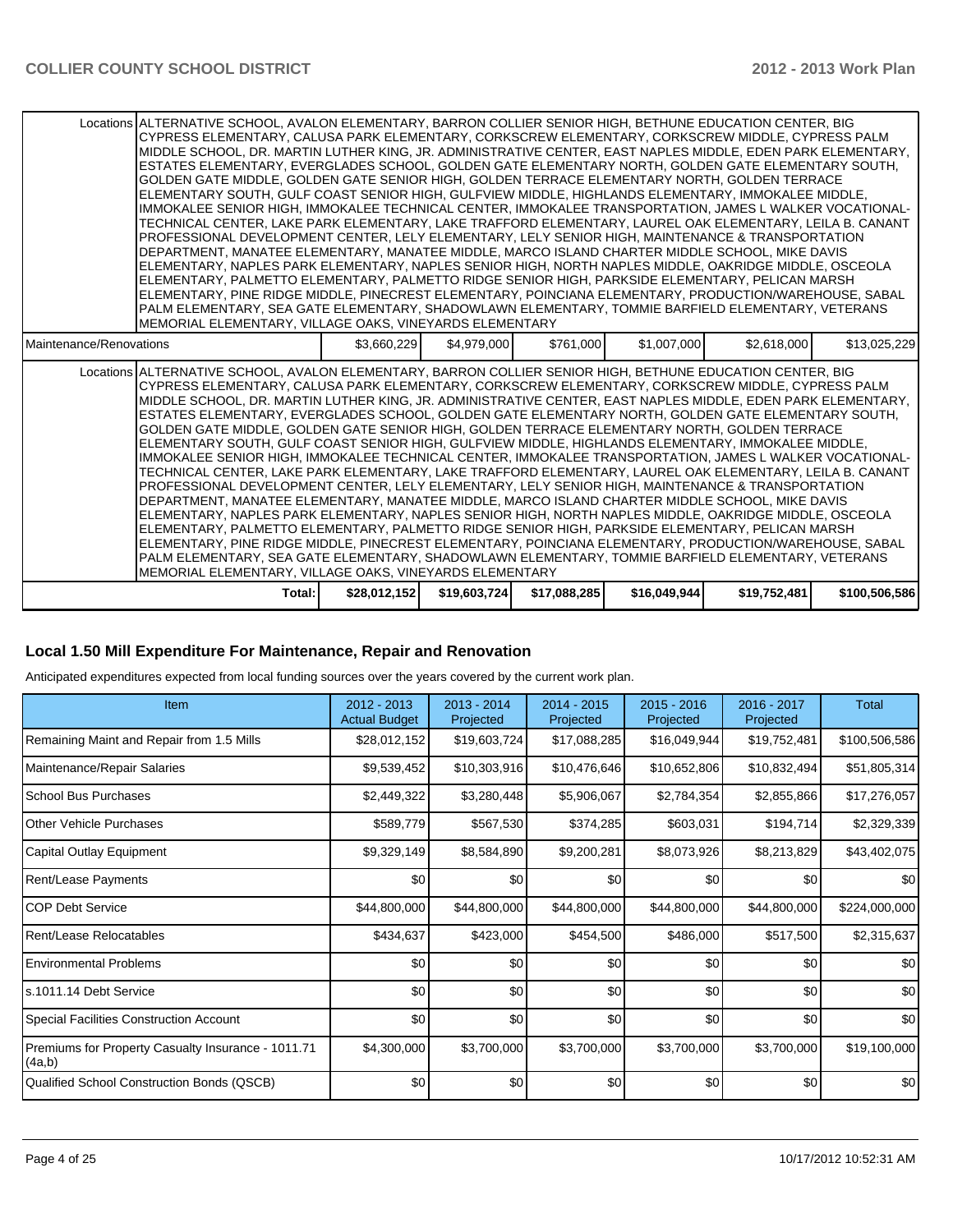| Qualified Zone Academy Bonds (QZAB) | \$0           | \$0          | \$0          | \$0          | \$0          | \$0 <sub>1</sub> |
|-------------------------------------|---------------|--------------|--------------|--------------|--------------|------------------|
| Portable Relocation                 | \$167,548     | \$90,000     | \$90,000     | \$90,000     | \$90,000     | \$527,548        |
| Site Aquisition                     | \$200,347     | \$64,000     | \$125,000    | \$0          | \$0          | \$389,347        |
| Improvement Projects                | \$424,505     | \$0          | \$0          | \$0          | \$0          | \$424,505        |
| Facilities Supervision              | \$1,211,640   | \$1,289,722  | \$1,313,062  | \$1,336,871  | \$1,354,291  | \$6,505,586      |
| <b>IPortable Renovations</b>        | \$225,247     | \$135,000    | \$135,000    | \$135,000    | \$135,000    | \$765,247        |
| Site/Facility Testing               | \$85,377      | \$45,000     | \$45,000     | \$45,000     | \$45,000     | \$265,377        |
| Enterprise Resource Planning        | \$10,100,000  | \$2,000,000  | \$2,000,000  | \$2,000,000  | \$2,000,000  | \$18,100,000     |
| Permitting Services                 | \$179,557     | \$135,000    | \$135,000    | \$135,000    | \$135,000    | \$719,557        |
| Construction Blueprinting           | \$34,635      | \$18,000     | \$18,000     | \$18,000     | \$18,000     | \$106,635        |
| <b>Local Expenditure Totals:</b>    | \$112,083,347 | \$95,040,230 | \$95,861,126 | \$90,909,932 | \$94,644,175 | \$488,538,810    |
| n.                                  |               |              |              |              |              |                  |

### **Revenue**

#### **1.50 Mill Revenue Source**

Schedule of Estimated Capital Outlay Revenue from each currently approved source which is estimated to be available for expenditures on the projects included in the tentative district facilities work program. All amounts are NET after considering carryover balances, interest earned, new COP's, 1011.14 and 1011.15 loans, etc. Districts cannot use 1.5-Mill funds for salaries except for those explicitly associated with maintenance/repair projects. (1011.71 (5), F.S.)

| Item                                                                                | Fund | $2012 - 2013$<br><b>Actual Value</b> | $2013 - 2014$<br>Projected | $2014 - 2015$<br>Projected | $2015 - 2016$<br>Projected | $2016 - 2017$<br>Projected | Total             |
|-------------------------------------------------------------------------------------|------|--------------------------------------|----------------------------|----------------------------|----------------------------|----------------------------|-------------------|
| (1) Non-exempt property<br>assessed valuation                                       |      | \$60,815,754,454                     | \$58,500,500,000           | \$60,236,700,000           | \$62,498,000,000           | \$65,260,400,000           | \$307,311,354,454 |
| $(2)$ The Millege projected for<br>discretionary capital outlay per<br>ls.1011.71   |      | 1.25                                 | 1.25                       | 1.25                       | 1.25                       | 1.25                       |                   |
| $(3)$ Full value of the 1.50-Mill<br>discretionary capital outlay per<br>ls.1011.71 |      | \$102,170,467                        | \$98,280,840               | \$101,197,656              | \$104,996,640              | \$109,637,472              | \$516,283,075     |
| $(4)$ Value of the portion of the 1.50<br>-Mill ACTUALLY levied                     | 370  | \$72,978,905                         | \$70,200,600               | \$72,284,040               | \$74,997,600               | \$78,312,480               | \$368,773,625     |
| $(5)$ Difference of lines $(3)$ and $(4)$                                           |      | \$29,191,562                         | \$28,080,240               | \$28,913,616               | \$29,999,040               | \$31,324,992               | \$147,509,450     |

#### **PECO Revenue Source**

The figure in the row designated "PECO Maintenance" will be subtracted from funds available for new construction because PECO maintenance dollars cannot be used for new construction.

| Item                                  | Fund | $2012 - 2013$<br><b>Actual Budget</b> | $2013 - 2014$<br>Projected | $2014 - 2015$<br>Projected | $2015 - 2016$<br>Projected | $2016 - 2017$<br>Projected | <b>Total</b> |
|---------------------------------------|------|---------------------------------------|----------------------------|----------------------------|----------------------------|----------------------------|--------------|
| <b>PECO New Construction</b>          | 340  | \$0 <sub>1</sub>                      | \$0                        | \$0                        | \$0                        | \$0                        | \$0          |
| <b>IPECO Maintenance Expenditures</b> |      | \$0 <sub>1</sub>                      | \$0                        | \$0                        | \$0                        | \$0                        | \$0          |
|                                       |      | \$0                                   | \$0                        | \$0                        | \$0                        | \$0                        | \$0          |

#### **CO & DS Revenue Source**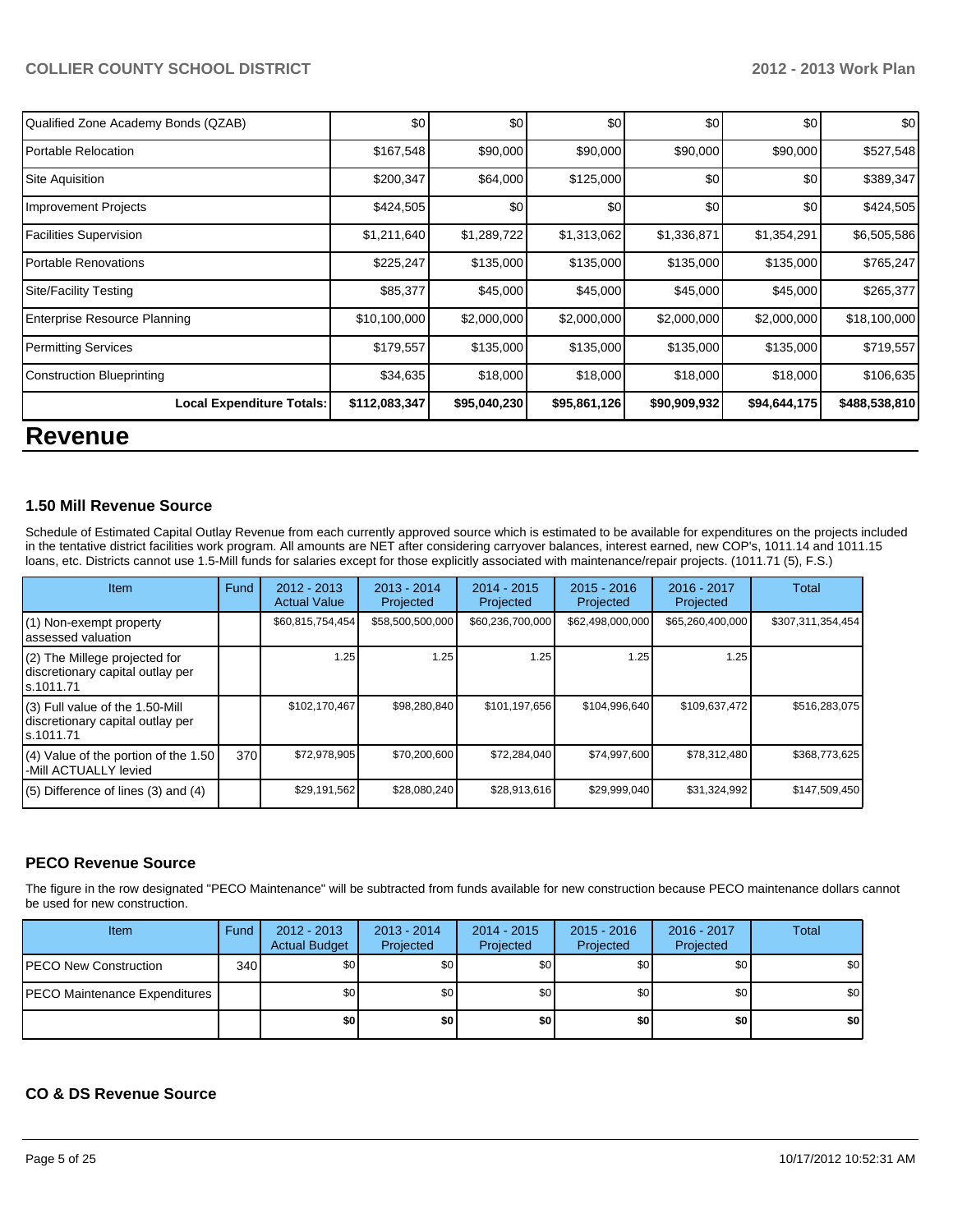Revenue from Capital Outlay and Debt Service funds.

| Item                                               | Fund | 2012 - 2013<br><b>Actual Budget</b> | $2013 - 2014$<br>Projected | 2014 - 2015<br>Projected | $2015 - 2016$<br>Projected | $2016 - 2017$<br>Projected | Total       |
|----------------------------------------------------|------|-------------------------------------|----------------------------|--------------------------|----------------------------|----------------------------|-------------|
| ICO & DS Cash Flow-through<br><b>I</b> Distributed | 360  | \$699,821                           | \$699,821                  | \$699.821                | \$699.821                  | \$699,821                  | \$3,499,105 |
| ICO & DS Interest on<br>Undistributed CO           | 360  | \$17,808                            | \$17,808                   | \$17.808                 | \$17,808                   | \$17,808                   | \$89,040    |
|                                                    |      | \$717,629                           | \$717,629                  | \$717,629                | \$717,629                  | \$717,629                  | \$3,588,145 |

#### **Fair Share Revenue Source**

Nothing reported for this section. All legally binding commitments for proportionate fair-share mitigation for impacts on public school facilities must be included in the 5-year district work program.

No

**Sales Surtax Referendum**

Specific information about any referendum for a 1-cent or ½-cent surtax referendum during the previous year.

**Did the school district hold a surtax referendum during the past fiscal year 2011 - 2012?**

#### **Additional Revenue Source**

Any additional revenue sources

| Item                                                                                                   | $2012 - 2013$<br><b>Actual Value</b> | $2013 - 2014$<br>Projected | 2014 - 2015<br>Projected | $2015 - 2016$<br>Projected | 2016 - 2017<br>Projected | <b>Total</b> |
|--------------------------------------------------------------------------------------------------------|--------------------------------------|----------------------------|--------------------------|----------------------------|--------------------------|--------------|
| Proceeds from a s.1011.14/15 F.S. Loans                                                                | \$0                                  | \$0                        | \$0                      | \$0                        | \$0                      | \$0          |
| District Bonds - Voted local bond<br>referendum proceeds per s.9, Art VII<br><b>State Constitution</b> | \$0                                  | \$0                        | \$0                      | \$0                        | \$0                      | \$0          |
| Proceeds from Special Act Bonds                                                                        | \$0                                  | \$0                        | \$0                      | \$0                        | \$0                      | \$0          |
| Estimated Revenue from CO & DS Bond<br>Sale                                                            | \$0                                  | \$0                        | \$0                      | \$0                        | \$0                      | \$0          |
| <b>Proceeds from Voted Capital</b><br>Improvements millage                                             | \$0                                  | \$0                        | \$0                      | \$0                        | \$0                      | \$0          |
| Other Revenue for Other Capital Projects                                                               | \$97,427                             | \$10,000                   | \$10,000                 | \$10,000                   | \$10,000                 | \$137,427    |
| Proceeds from 1/2 cent sales surtax<br>authorized by school board                                      | \$0                                  | \$0                        | \$0                      | \$0                        | \$0                      | \$0          |
| Proceeds from local governmental<br>infrastructure sales surtax                                        | \$0                                  | \$0                        | \$0                      | \$0                        | \$0                      | \$0          |
| Proceeds from Certificates of<br>Participation (COP's) Sale                                            | \$0                                  | \$0                        | \$0                      | \$0                        | \$0                      | \$0          |
| Classrooms First Bond proceeds amount<br>authorized in FY 1997-98                                      | \$0                                  | \$0                        | \$0                      | \$0                        | \$0                      | \$0          |
| <b>Classrooms for Kids</b>                                                                             | \$0                                  | \$0                        | \$0                      | \$0                        | \$0                      | \$0          |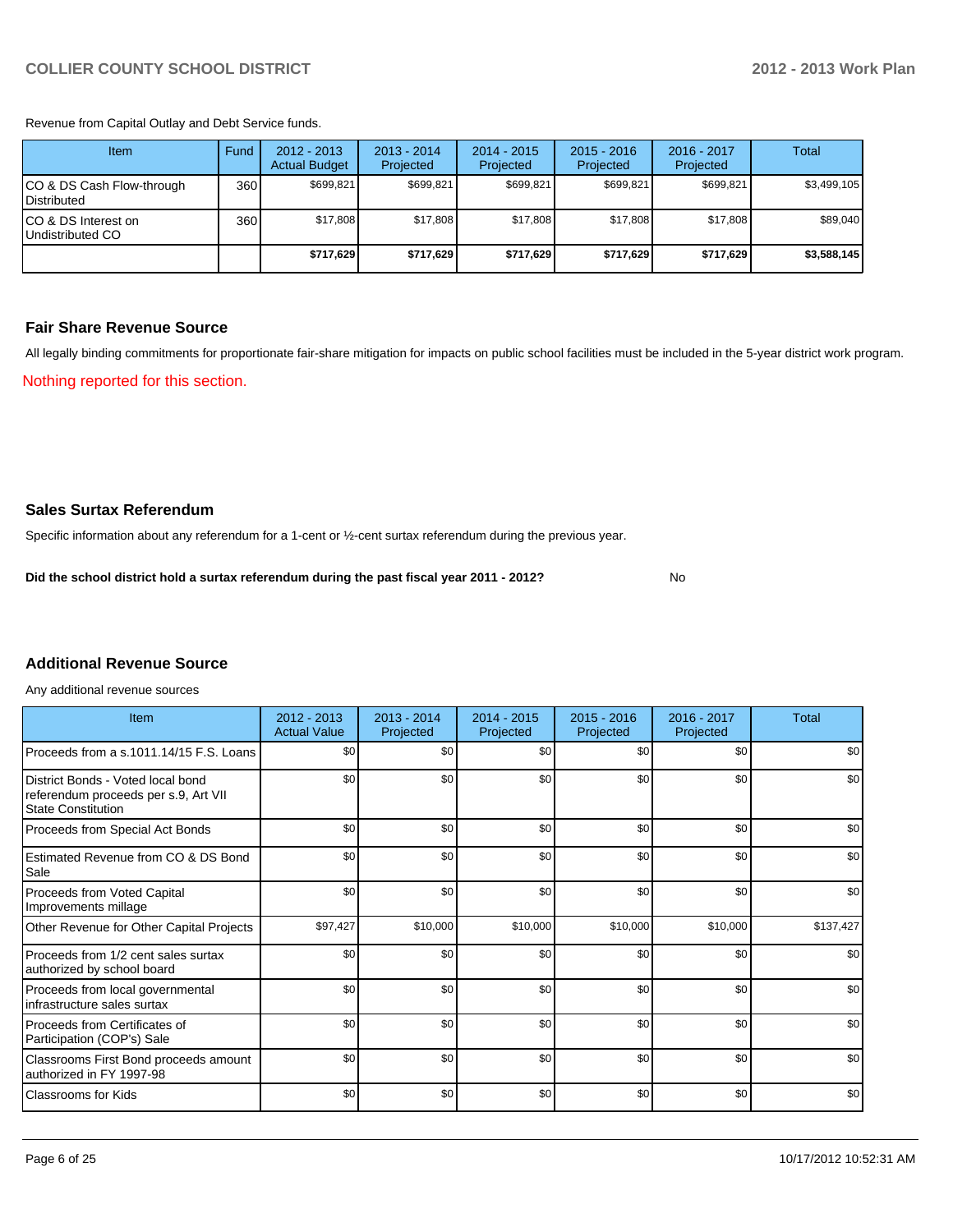| <b>District Equity Recognition</b>                                                                                        | \$0           | \$0           | \$0          | \$0          | \$0          | \$0           |
|---------------------------------------------------------------------------------------------------------------------------|---------------|---------------|--------------|--------------|--------------|---------------|
| <b>Federal Grants</b>                                                                                                     | \$0           | \$0           | \$0          | \$0          | \$0          | \$0           |
| Proportionate share mitigation (actual<br>cash revenue only, not in kind donations)                                       | \$0           | \$0           | \$0          | \$0          | \$0          | \$0           |
| Impact fees received                                                                                                      | \$5,200,000   | \$5,200,000   | \$5,400,000  | \$5,600,000  | \$5,600,000  | \$27,000,000  |
| Private donations                                                                                                         | \$0           | \$0           | \$0          | \$0          | \$0          | \$0           |
| Grants from local governments or not-for-<br>profit organizations                                                         | \$0           | \$0           | \$0          | \$0          | \$0          | \$0           |
| Interest, Including Profit On Investment                                                                                  | \$531,000     | \$500,000     | \$400,000    | \$300,000    | \$300,000    | \$2,031,000   |
| Revenue from Bonds pledging proceeds<br>from 1 cent or 1/2 cent Sales Surtax                                              | \$0           | \$0           | \$0          | \$0          | \$0          | \$0           |
| <b>Total Fund Balance Carried Forward</b>                                                                                 | \$174,255,727 | \$94,807,826  | \$65,016,468 | \$36,618,389 | \$15,964,085 | \$386,662,495 |
| General Capital Outlay Obligated Fund<br><b>Balance Carried Forward From Total</b><br><b>Fund Balance Carried Forward</b> | \$0           | \$0           | \$0          | \$0          | \$0          | \$0           |
| <b>Special Facilities Construction Account</b>                                                                            | \$0           | \$0           | \$0          | \$0          | \$0          | \$0           |
| One Cent - 1/2 Cent Sales Surtax Debt<br>Service From Total Fund Balance Carried<br>Forward                               | \$0           | \$0           | \$0          | \$0          | \$0          | \$0           |
| Capital Outlay Projects Funds Balance<br>Carried Forward From Total Fund<br><b>Balance Carried Forward</b>                | \$0           | \$0           | \$0          | \$0          | \$0          | \$0           |
| <b>Subtotal</b>                                                                                                           | \$180,084,154 | \$100,517,826 | \$70,826,468 | \$42,528,389 | \$21,874,085 | \$415,830,922 |

# **Total Revenue Summary**

| <b>Item Name</b>                                           | $2012 - 2013$<br><b>Budget</b> | $2013 - 2014$<br>Projected | $2014 - 2015$<br><b>Projected</b> | $2015 - 2016$<br>Projected | $2016 - 2017$<br>Projected | <b>Five Year Total</b> |
|------------------------------------------------------------|--------------------------------|----------------------------|-----------------------------------|----------------------------|----------------------------|------------------------|
| Local 1.5 Mill Discretionary Capital Outlay<br>Revenue     | \$72,978,905                   | \$70,200,600               | \$72,284,040                      | \$74,997,600               | \$78,312,480               | \$368,773,625          |
| PECO and 1.5 Mill Maint and Other 1.5<br>Mill Expenditures | (\$112,083,347)                | (S95.040.230)              | (S95, 861, 126)                   | (S90, 909, 932)            | (S94, 644, 175)            | (\$488,538,810)        |
| IPECO Maintenance Revenue                                  | \$0                            | \$0                        | \$0                               | \$0                        | \$0                        | \$0 <sub>1</sub>       |
| <b>Available 1.50 Mill for New</b><br><b>Construction</b>  | (\$39,104,442)                 | ( \$24, 839, 630)          | (\$23,577,086)                    | ( \$15, 912, 332)          | ( \$16, 331, 695)          | $($ \$119,765,185)     |

| <b>Item Name</b>                      | $2012 - 2013$<br><b>Budget</b> | $2013 - 2014$<br>Projected | $2014 - 2015$<br>Projected | $2015 - 2016$<br>Projected | $2016 - 2017$<br>Projected | <b>Five Year Total</b> |
|---------------------------------------|--------------------------------|----------------------------|----------------------------|----------------------------|----------------------------|------------------------|
| ICO & DS Revenue                      | \$717,629                      | \$717,629                  | \$717,629                  | \$717,629                  | \$717,629                  | \$3,588,145            |
| <b>IPECO New Construction Revenue</b> | \$0                            | \$0                        | \$0                        | \$0                        | \$0                        | \$0                    |
| <b>I</b> Other/Additional Revenue     | \$180,084,154                  | \$100,517,826              | \$70,826,468               | \$42,528,389               | \$21,874,085               | \$415,830,922          |
| <b>Total Additional Revenuel</b>      | \$180,801,783                  | \$101,235,455              | \$71,544,097               | \$43,246,018               | \$22,591,714               | \$419,419,067          |
| <b>Total Available Revenue</b>        | \$141,697,341                  | \$76,395,825               | \$47,967,011               | \$27,333,686               | \$6,260,019                | \$299,653,882          |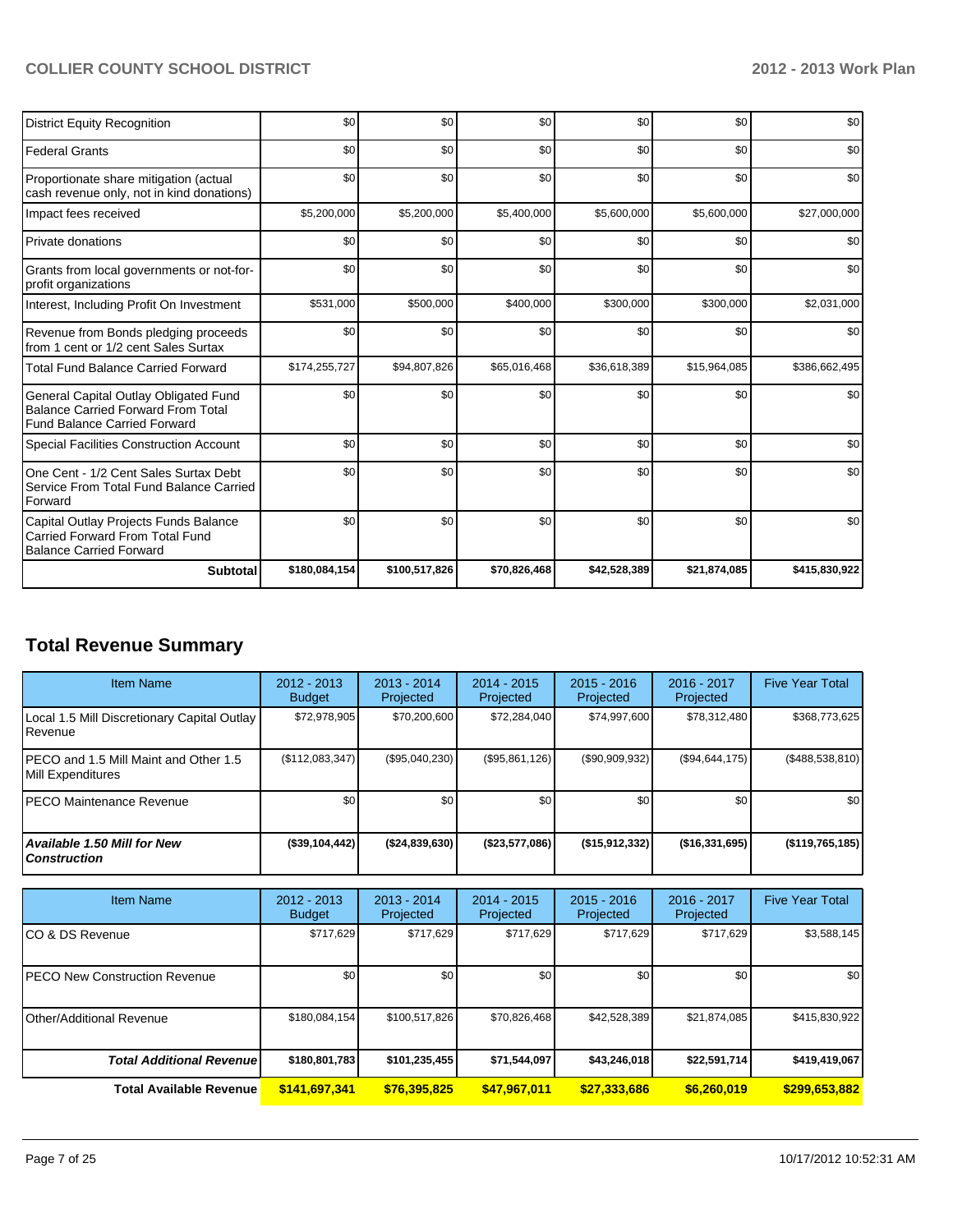# **Project Schedules**

#### **Capacity Project Schedules**

Nothing reported for this section. A schedule of capital outlay projects necessary to ensure the availability of satisfactory classrooms for the projected student enrollment in K-12 programs.

| <b>Planned Cost:</b>     |  |  |  |
|--------------------------|--|--|--|
| <b>Student Stations:</b> |  |  |  |
| <b>Total Classrooms:</b> |  |  |  |
| Gross Sq Ft:             |  |  |  |

#### **Other Project Schedules**

Major renovations, remodeling, and additions of capital outlay projects that do not add capacity to schools.

| <b>Project Description</b>                                                  | Location               | $2012 - 2013$<br><b>Actual Budget</b> | 2013 - 2014<br>Projected | 2014 - 2015<br>Projected | $2015 - 2016$<br>Projected | 2016 - 2017<br>Projected | Total                       | Funded |
|-----------------------------------------------------------------------------|------------------------|---------------------------------------|--------------------------|--------------------------|----------------------------|--------------------------|-----------------------------|--------|
| Carry Forward for subsequent<br> years                                      | Location not specified | \$108,491,039                         | \$65,016,468             | \$36,618,389             | \$15,964,085               |                          | \$275,578 \$226,365,559 Yes |        |
| HVAC Renovations                                                            | PINE RIDGE MIDDLE      | \$21,000                              | \$0                      | \$0                      | \$0                        | \$0                      | \$21,000 Yes                |        |
| l Professional Services Retainer                                            | Location not specified | \$96,291                              | \$90,000                 | \$90,000                 | \$90,000                   | \$90,000                 | \$456,291 Yes               |        |
| Other Capital Staff                                                         | Location not specified | \$584,966                             | \$793,857                | \$808,122                | \$829,101                  | \$843,941                | \$3,859,987 Yes             |        |
| Property Management                                                         | Location not specified | \$505,344                             | \$95,500                 | \$50,500                 | \$50,500                   | \$50,500                 | \$752,344 Yes               |        |
| Building Replacement/SIR                                                    | Location not specified | \$15,000,000                          | \$5,000,000              | \$5,000,000              | \$5,000,000                | \$5,000,000              | \$35,000,000 Yes            |        |
| Reserve for Future School                                                   | Location not specified | \$16,800,000                          | \$5,400,000              | \$5,400,000              | \$5,400,000                | \$0                      | \$33,000,000 Yes            |        |
| Imperial Roadway<br>Improvements Carry Forward                              | Location not specified | \$60,000                              | \$0                      | \$0                      | \$0                        | \$0                      | \$60,000 Yes                |        |
| Bethune Education Center<br>Additions/Renovations Carry<br><b>I</b> Forward | Location not specified | \$51,274                              | \$0                      | \$0                      | \$0                        | \$0                      | \$51,274 Yes                |        |
| Immokalee Charter Capital                                                   | Location not specified | \$87,427                              | \$0                      | \$0                      | \$0                        | \$0                      | \$87,427 Yes                |        |
|                                                                             |                        | \$141,697,341                         | \$76,395,825             | \$47,967,011             | \$27,333,686               | \$6,260,019              | \$299,653,882               |        |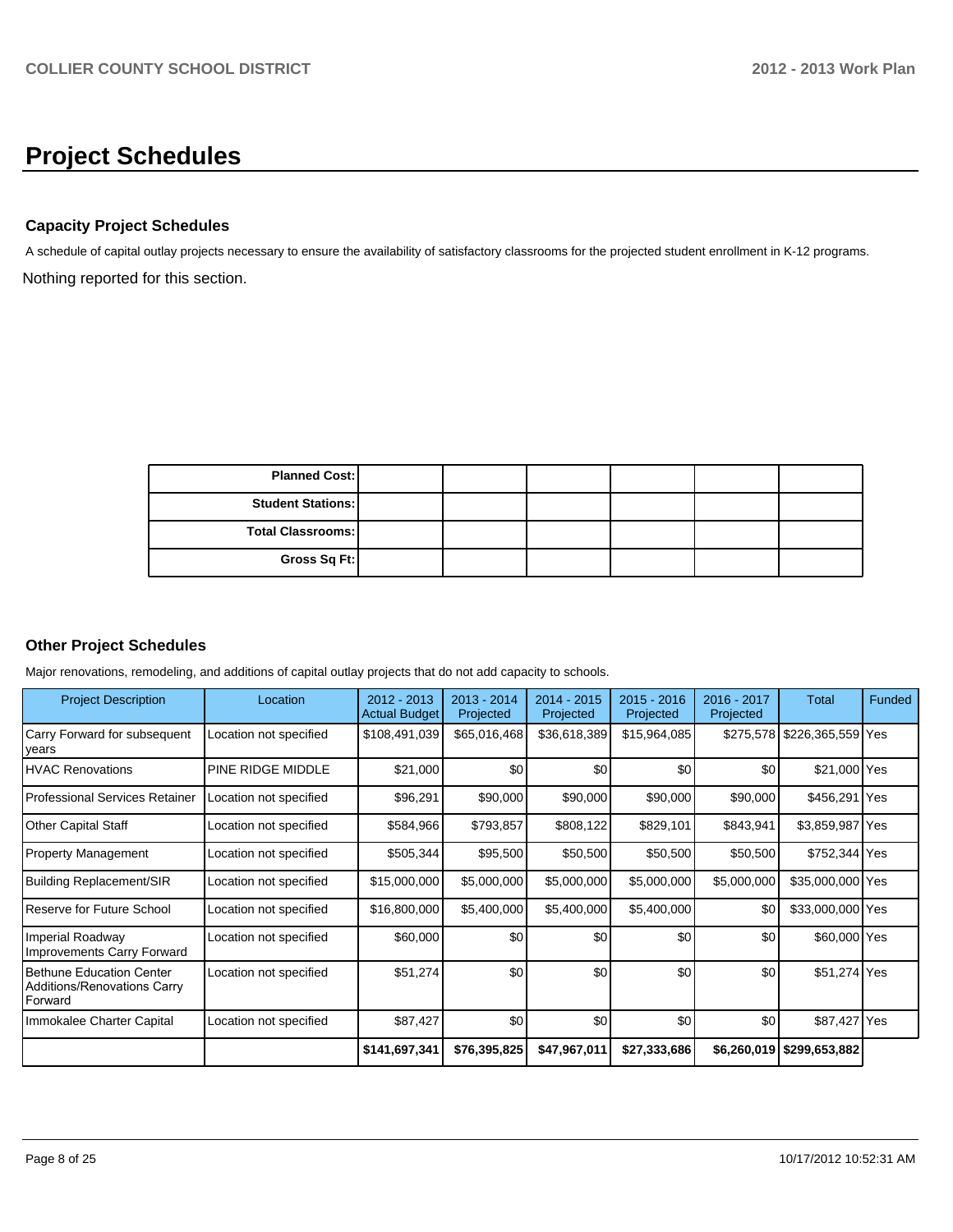#### **Additional Project Schedules**

Any projects that are not identified in the last approved educational plant survey.

Nothing reported for this section.

#### **Non Funded Growth Management Project Schedules**

Schedule indicating which projects, due to planned development, that CANNOT be funded from current revenues projected over the next five years.

Nothing reported for this section.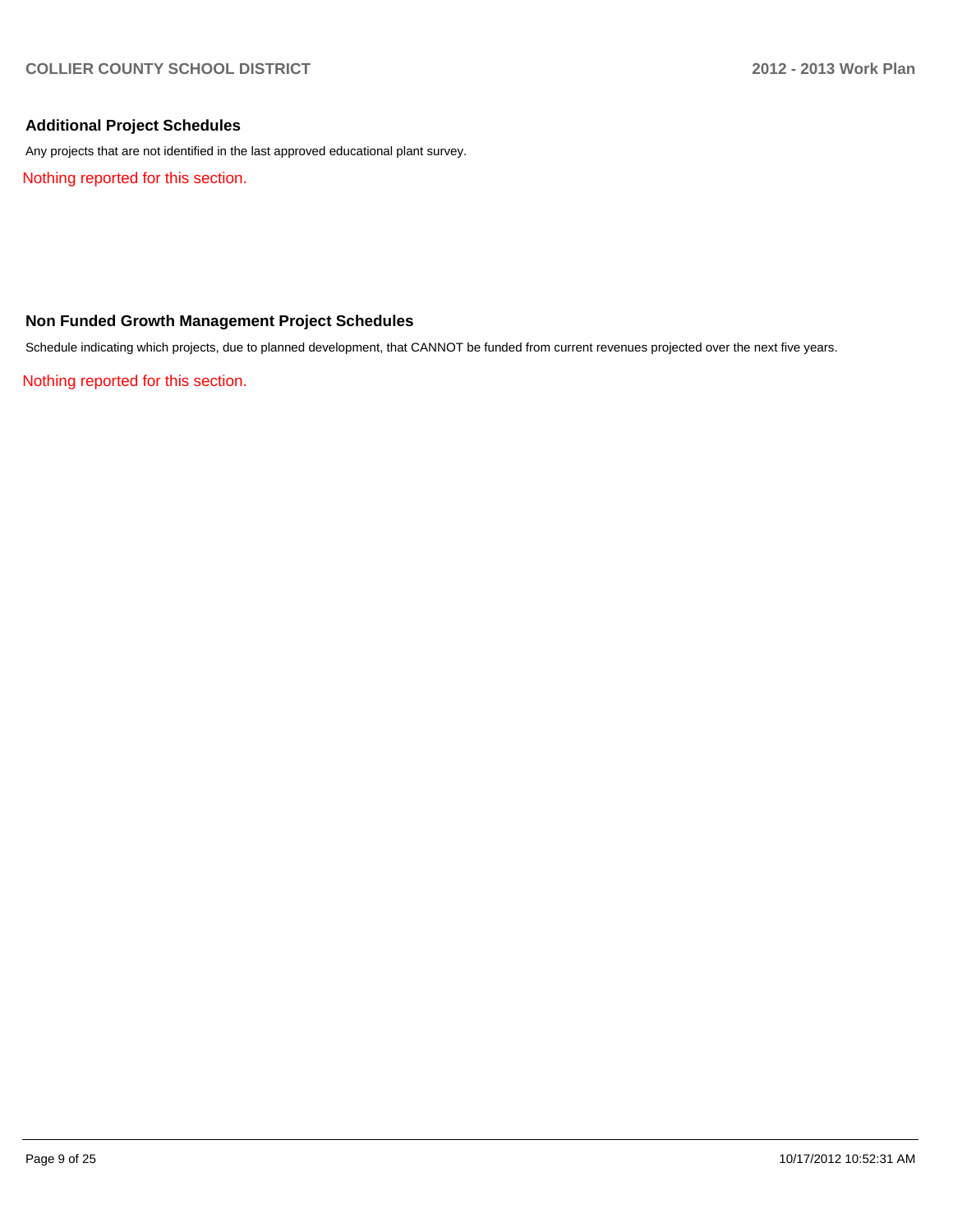### **Capacity Tracking**

| Location                                                  | $2012 -$<br>2013 Satis.<br>Stu. Sta. | Actual<br>$2012 -$<br><b>2013 FISH</b><br>Capacity | Actual<br>$2011 -$<br>2012<br><b>COFTE</b> | # Class<br><b>Rooms</b> | Actual<br>Average<br>$2012 -$<br>2013 Class<br><b>Size</b> | Actual<br>$2012 -$<br>2013<br><b>Utilization</b> | <b>New</b><br>Stu.<br>Capacity | <b>New</b><br>Rooms to<br>be<br>Added/Re<br>moved | Projected<br>$2016 -$<br>2017<br><b>COFTE</b> | Projected<br>$2016 -$<br>2017<br><b>Utilization</b> | Projected<br>$2016 -$<br>2017 Class<br><b>Size</b> |
|-----------------------------------------------------------|--------------------------------------|----------------------------------------------------|--------------------------------------------|-------------------------|------------------------------------------------------------|--------------------------------------------------|--------------------------------|---------------------------------------------------|-----------------------------------------------|-----------------------------------------------------|----------------------------------------------------|
| <b>EVERGLADES SCHOOL</b>                                  | 537                                  | 483                                                | 149                                        | 25                      | 6 <sup>1</sup>                                             | 31.00 %                                          | $\Omega$                       | $\Omega$                                          | 163                                           | 34.00 %                                             | $\overline{7}$                                     |
| <b>GULFVIEW MIDDLE</b>                                    | 712                                  | 640                                                | 650                                        | 31                      | 21                                                         | 102.00 %                                         | $\Omega$                       | $\Omega$                                          | 631                                           | 99.00 %                                             | 20                                                 |
| <b>BETHUNE EDUCATION</b><br><b>CENTER</b>                 | 182                                  | 182                                                | 67                                         | 8                       | 8                                                          | 37.00 %                                          | $\mathbf 0$                    | $\Omega$                                          | $\Omega$                                      | 0.00%                                               | $\mathbf 0$                                        |
| <b>LAKE PARK</b><br><b>ELEMENTARY</b>                     | 638                                  | 638                                                | 537                                        | 33                      | 16                                                         | 84.00 %                                          | $\mathbf 0$                    | $\Omega$                                          | 507                                           | 79.00 %                                             | 15                                                 |
| <b>TOMMIE BARFIELD</b><br><b>ELEMENTARY</b>               | 655                                  | 655                                                | 603                                        | 35                      | 17                                                         | 92.00 %                                          | $\Omega$                       | $\Omega$                                          | 535                                           | 82.00%                                              | 15                                                 |
| <b>SHADOWLAWN</b><br><b>ELEMENTARY</b>                    | 660                                  | 660                                                | 512                                        | 34                      | 15                                                         | 78.00 %                                          | $\Omega$                       | $\Omega$                                          | 543                                           | 82.00%                                              | 16                                                 |
| <b>NAPLES SENIOR HIGH</b>                                 | 2,022                                | 1,920                                              | 1,543                                      | 84                      | 18                                                         | 80.00 %                                          | $\Omega$                       | $\Omega$                                          | 1,635                                         | 85.00 %                                             | 19                                                 |
| PINECREST<br><b>ELEMENTARY</b>                            | 854                                  | 854                                                | 720                                        | 41                      | 18                                                         | 84.00 %                                          | $\mathbf 0$                    | $\Omega$                                          | 891                                           | 104.00%                                             | 22                                                 |
| <b>SEA GATE</b><br><b>ELEMENTARY</b>                      | 898                                  | 898                                                | 833                                        | 46                      | 18                                                         | 93.00 %                                          | $\Omega$                       | $\Omega$                                          | 692                                           | 77.00 %                                             | 15                                                 |
| <b>HIGHLANDS</b><br><b>ELEMENTARY</b>                     | 808                                  | 808                                                | 685                                        | 42                      | 16                                                         | 85.00 %                                          | $\Omega$                       | $\Omega$                                          | 590                                           | 73.00 %                                             | 14                                                 |
| <b>LAKE TRAFFORD</b><br><b>ELEMENTARY</b>                 | 881                                  | 881                                                | 771                                        | 48                      | 16                                                         | 88.00 %                                          | $\overline{0}$                 | $\Omega$                                          | 819                                           | 93.00 %                                             | 17                                                 |
| <b>AVALON ELEMENTARY</b>                                  | 560                                  | 560                                                | 440                                        | 30                      | 15                                                         | 79.00 %                                          | $\Omega$                       | $\Omega$                                          | 421                                           | 75.00 %                                             | 14                                                 |
| <b>EAST NAPLES MIDDLE</b>                                 | 1,134                                | 1,020                                              | 1,026                                      | 50                      | 21                                                         | 101.00%                                          | $\mathbf 0$                    | $\Omega$                                          | 1,166                                         | 114.00%                                             | 23                                                 |
| <b>POINCIANA</b><br><b>ELEMENTARY</b>                     | 763                                  | 763                                                | 733                                        | 41                      | 18                                                         | 96.00 %                                          | $\mathbf 0$                    | $\Omega$                                          | 721                                           | 94.00%                                              | 18                                                 |
| <b>GOLDEN GATE</b><br>ELEMENTARY NORTH                    | 820                                  | 820                                                | 394                                        | 42                      | 9                                                          | 48.00 %                                          | $\mathbf 0$                    | $\Omega$                                          | 390                                           | 48.00 %                                             | 9                                                  |
| INAPLES PARK<br><b>ELEMENTARY</b>                         | 762                                  | 762                                                | 602                                        | 40                      | 15                                                         | 79.00 %                                          | $\Omega$                       | $\Omega$                                          | 644                                           | 85.00 %                                             | 16                                                 |
| PINE RIDGE MIDDLE                                         | 1,250                                | 1,125                                              | 1,004                                      | 53                      | 19                                                         | 89.00 %                                          | $\mathbf 0$                    | $\Omega$                                          | 996                                           | 89.00%                                              | 19                                                 |
| <b>LELY SENIOR HIGH</b>                                   | 2,103                                | 1,997                                              | 1,439                                      | 85                      | 17                                                         | 72.00 %                                          | $\mathbf 0$                    | $\Omega$                                          | 1,603                                         | 80.00 %                                             | 19                                                 |
| <b>IMMOKALEE SENIOR</b><br><b>HIGH</b>                    | 1,790                                | 1,700                                              | 1,387                                      | 76                      | 18                                                         | 82.00 %                                          | $\mathbf 0$                    | $\Omega$                                          | 1,536                                         | 90.00%                                              | 20                                                 |
| JAMES L WALKER<br>IVOCATIONAL-<br><b>TECHNICAL CENTER</b> | 1,614                                | 1,936                                              | 606                                        | 74                      | 8                                                          | 31.00 %                                          | $\overline{0}$                 | $\overline{0}$                                    | 586                                           | 30.00 %                                             | 8                                                  |
| <b>BARRON COLLIER</b><br><b>SENIOR HIGH</b>               | 1,934                                | 1,837                                              | 1,755                                      | 81                      | 22                                                         | 96.00 %                                          | $\overline{0}$                 | $\Omega$                                          | 1,839                                         | 100.00%                                             | 23                                                 |
| <b>GOLDEN GATE MIDDLE</b>                                 | 1,340                                | 1,206                                              | 940                                        | 56                      | 17                                                         | 78.00 %                                          | $\mathbf 0$                    | $\overline{0}$                                    | 1,182                                         | 98.00%                                              | 21                                                 |
| <b>BIG CYPRESS</b><br>ELEMENTARY                          | 940                                  | 940                                                | 898                                        | 49                      | 18                                                         | 95.00 %                                          | 0                              | $\overline{0}$                                    | 730                                           | 78.00%                                              | 15                                                 |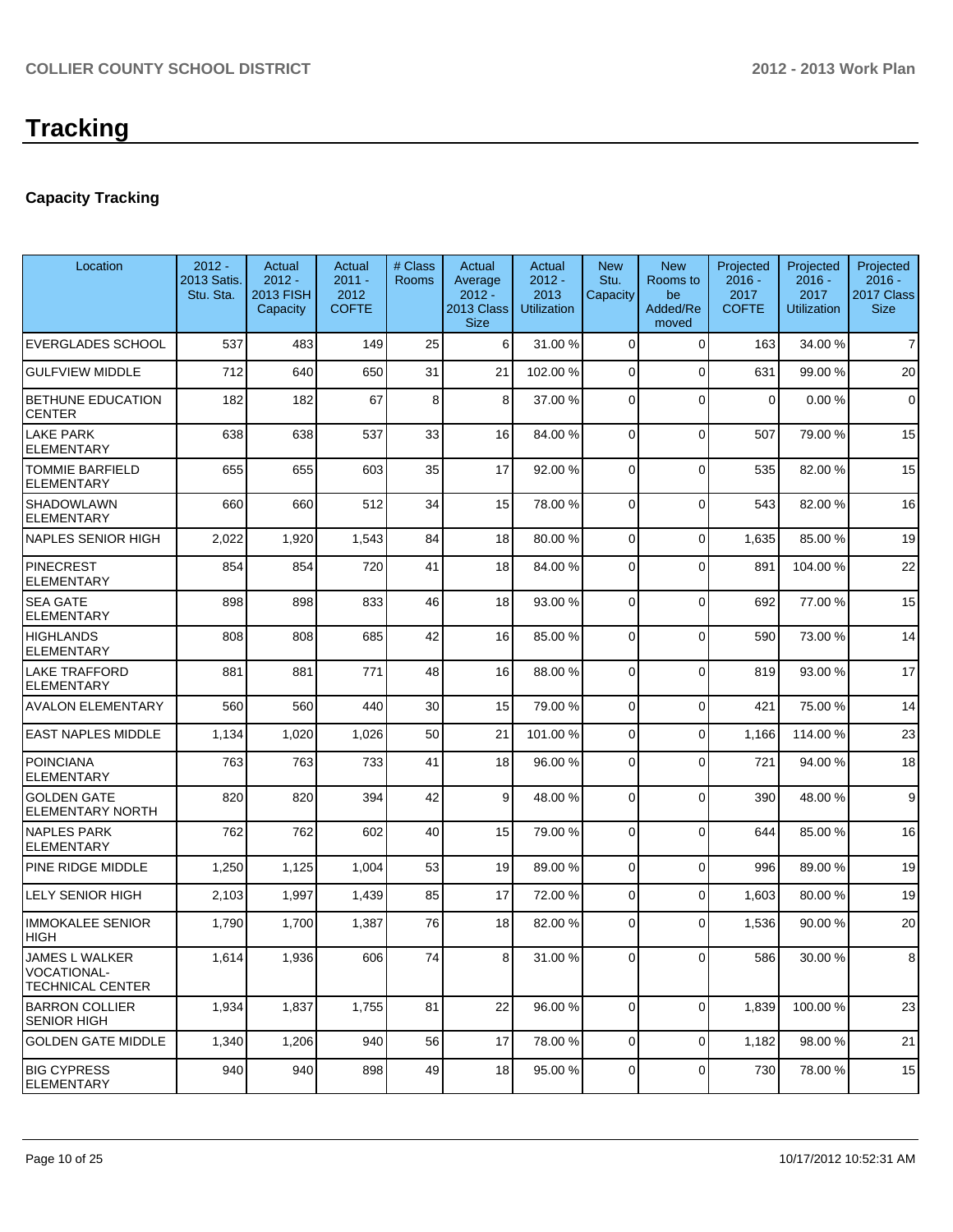| <b>VILLAGE OAKS</b>                                                    | 839         | 839   | 530   | 45          | 12             | 63.00 %  | $\overline{0}$ | 0            | 644         | 77.00 % | 14             |
|------------------------------------------------------------------------|-------------|-------|-------|-------------|----------------|----------|----------------|--------------|-------------|---------|----------------|
| <b>GOLDEN TERRACE</b><br><b>ELEMENTARY NORTH</b>                       | 747         | 747   | 524   | 39          | 13             | 70.00 %  | $\Omega$       | $\mathbf{0}$ | 512         | 69.00 % | 13             |
| <b>IMMOKALEE MIDDLE</b>                                                | 1,383       | 1,244 | 786   | 60          | 13             | 63.00 %  | $\overline{0}$ | $\pmb{0}$    | 802         | 64.00%  | 13             |
| <b>VINEYARDS</b><br><b>ELEMENTARY</b>                                  | 991         | 991   | 790   | 53          | 15             | 80.00 %  | $\overline{0}$ | $\mathbf 0$  | 710         | 72.00 % | 13             |
| <b>LELY ELEMENTARY</b>                                                 | 821         | 821   | 766   | 45          | 17             | 93.00 %  | $\Omega$       | $\Omega$     | 704         | 86.00 % | 16             |
| LAUREL OAK<br><b>ELEMENTARY</b>                                        | 864         | 864   | 823   | 47          | 18             | 95.00 %  | $\Omega$       | $\mathbf 0$  | 713         | 83.00 % | 15             |
| <b>OAKRIDGE MIDDLE</b>                                                 | 1,470       | 1,323 | 1,053 | 64          | 16             | 80.00 %  | $\overline{0}$ | 0            | 1,021       | 77.00 % | 16             |
| <b>ALTERNATIVE SCHOOL</b>                                              | 262         | 262   | 375   | 13          | 29             | 143.00 % | $\Omega$       | $\mathbf{0}$ | $\mathbf 0$ | 0.00%   | $\overline{0}$ |
| <b>MANATEE</b><br><b>ELEMENTARY</b>                                    | 771         | 771   | 758   | 40          | 19             | 98.00 %  | $\mathbf 0$    | 0            | 732         | 95.00 % | 18             |
| <b>MANATEE MIDDLE</b>                                                  | 1,477       | 1,329 | 777   | 64          | 12             | 58.00 %  | $\Omega$       | $\mathbf 0$  | 920         | 69.00 % | 14             |
| <b>PELICAN MARSH</b><br><b>ELEMENTARY</b>                              | 846         | 846   | 813   | 46          | 18             | 96.00 %  | $\Omega$       | 0            | 777         | 92.00 % | 17             |
| <b>GULF COAST SENIOR</b><br><b>HIGH</b>                                | 2,154       | 2,046 | 1,885 | 87          | 22             | 92.00 %  | $\Omega$       | $\mathbf 0$  | 1,842       | 90.00%  | 21             |
| <b>CORKSCREW</b><br><b>ELEMENTARY</b>                                  | 864         | 864   | 730   | 47          | 16             | 84.00 %  | $\Omega$       | $\Omega$     | 625         | 72.00 % | 13             |
| <b>CORKSCREW MIDDLE</b>                                                | 1,142       | 1,027 | 723   | 48          | 15             | 70.00 %  | $\overline{0}$ | 0            | 708         | 69.00%  | 15             |
| <b>OSCEOLA</b><br><b>ELEMENTARY</b>                                    | 767         | 767   | 634   | 41          | 15             | 83.00 %  | $\Omega$       | $\Omega$     | 585         | 76.00%  | 14             |
| <b>CALUSA PARK</b><br><b>ELEMENTARY</b>                                | 978         | 978   | 942   | 51          | 18             | 96.00 %  | $\Omega$       | $\mathbf 0$  | 956         | 98.00 % | 19             |
| <b>SABAL PALM</b><br><b>ELEMENTARY</b>                                 | 772         | 772   | 522   | 41          | 13             | 68.00 %  | $\Omega$       | $\mathbf 0$  | 514         | 67.00 % | 13             |
| <b>GOLDEN TERRACE</b><br>ELEMENTARY SOUTH                              | 589         | 589   | 445   | 28          | 16             | 76.00 %  | $\Omega$       | $\Omega$     | 534         | 91.00%  | 19             |
| <b>GOLDEN GATE</b><br><b>ELEMENTARY SOUTH</b>                          | 409         | 409   | 361   | 20          | 18             | 88.00 %  | $\Omega$       | $\mathbf 0$  | 370         | 90.00 % | 19             |
| <b>GOLDEN GATE SENIOR</b><br><b>HIGH</b>                               | 2,094       | 1,989 | 1,476 | 86          | 17             | 74.00 %  | $\Omega$       | $\mathbf 0$  | 1,935       | 97.00 % | 23             |
| <b>PALMETTO RIDGE</b><br>SENIOR HIGH                                   | 2,025       | 1,923 | 1,833 | 86          | 21             | 95.00 %  | $\Omega$       | 0            | 1,799       | 94.00 % | 21             |
| NORTH NAPLES MIDDLE                                                    | 1,095       | 985   | 912   | 47          | 19             | 93.00 %  | $\Omega$       | $\Omega$     | 993         | 101.00% | 21             |
| <b>ESTATES ELEMENTARY</b>                                              | 779         | 779   | 537   | 41          | 13             | 69.00 %  | $\overline{0}$ | $\Omega$     | 505         | 65.00 % | 12             |
| <b>VETERANS MEMORIAL</b><br><b>ELEMENTARY</b>                          | 944         | 944   | 850   | 49          | 17             | 90.00 %  | $\overline{0}$ | 0            | 730         | 77.00 % | 15             |
| <b>MARCO ISLAND</b><br><b>CHARTER MIDDLE</b><br><b>SCHOOL</b>          | 523         | 470   | 408   | 23          | 18             | 87.00 %  | $\overline{0}$ | 0            | $\mathbf 0$ | 0.00%   | $\overline{0}$ |
| <b>CYPRESS PALM MIDDLE</b><br><b>SCHOOL</b>                            | 1,308       | 1,177 | 792   | 56          | 14             | 67.00 %  | $\overline{0}$ | $\mathbf 0$  | 793         | 67.00 % | 14             |
| PARKSIDE<br><b>ELEMENTARY</b>                                          | 919         | 919   | 697   | 49          | 14             | 76.00 %  | $\overline{0}$ | 0            | 665         | 72.00 % | 14             |
| LEILA B. CANANT<br>PROFESSIONAL<br><b>DEVELOPMENT</b><br><b>CENTER</b> | $\mathbf 0$ | 0     | 0     | $\mathbf 0$ | $\overline{0}$ | 0.00%    | $\overline{0}$ | 0            | $\mathbf 0$ | 0.00%   | $\overline{0}$ |
| <b>EDEN PARK</b><br>ELEMENTARY                                         | 824         | 824   | 726   | 43          | 17             | 88.00 %  | $\overline{0}$ | $\mathbf 0$  | 820         | 100.00% | 19             |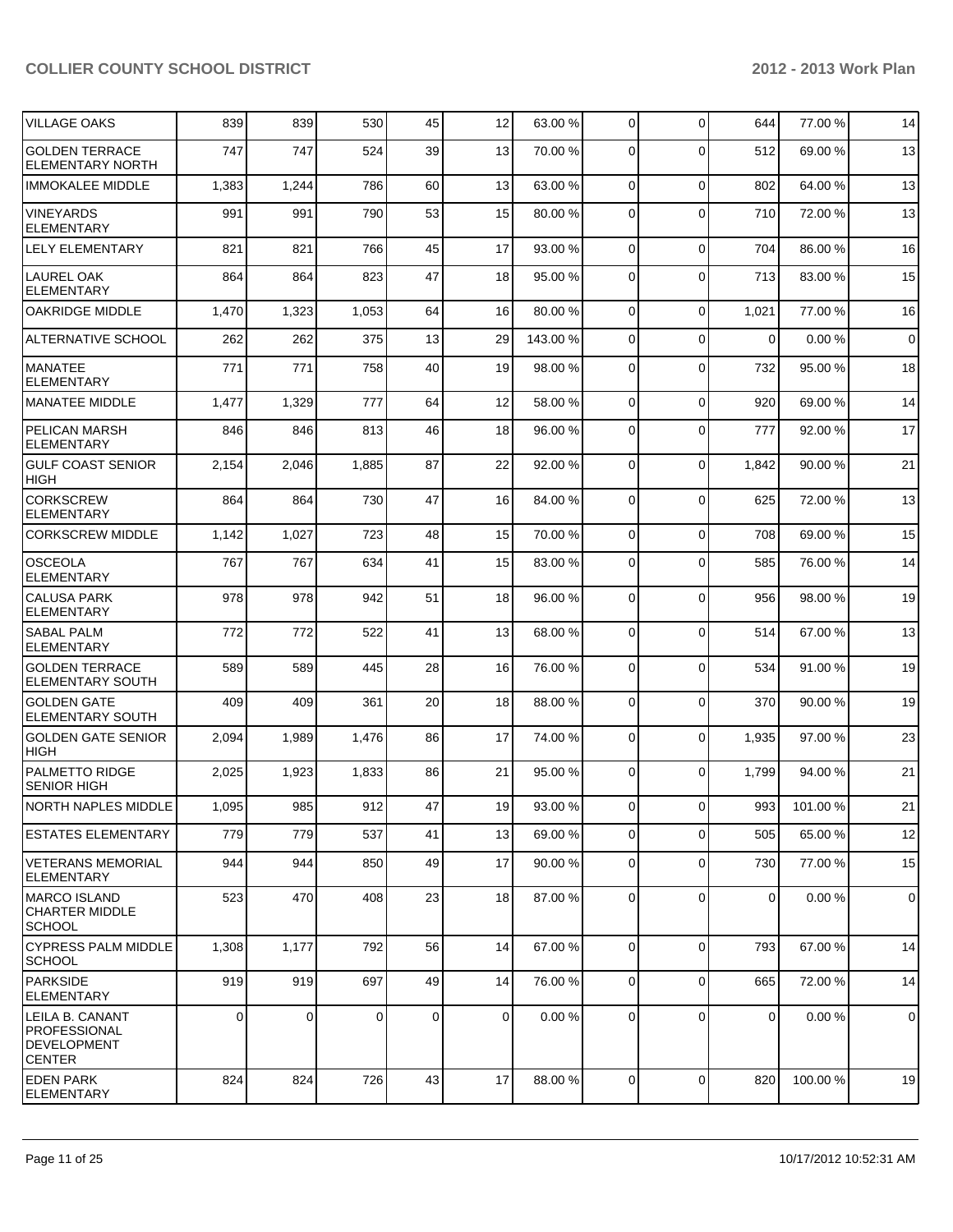**41,715**

| PALMETTO<br>IELEMENTARY                      | 919    | 919    | 487    | 49    | 10 I | 53.00 %   |   | 500    | 54.00 %   | 10 <sup>1</sup> |
|----------------------------------------------|--------|--------|--------|-------|------|-----------|---|--------|-----------|-----------------|
| <b>IMIKE DAVIS</b><br>IELEMENTARY            | 919    | 919    | 806    | 49    | 16   | 88.00 %   |   | 855    | 93.00%    | 17              |
| <b>IIMMOKALEE</b><br><b>TECHNICAL CENTER</b> | 421    | 631    | 41     | 23    |      | $6.00 \%$ |   | 0      | $0.00 \%$ | $\overline{0}$  |
|                                              | 54.773 | 53,253 | 42,093 | 2,584 | 16   | 79.04 %   | 0 | 42.084 | 79.03 %   | 16              |

The COFTE Projected Total (42,084) for 2016 - 2017 must match the Official Forecasted COFTE Total (41,715 ) for 2016 - 2017 before this section can be completed. In the event that the COFTE Projected Total does not match the Official forecasted COFTE, then the Balanced Projected COFTE Table should be used to balance COFTE.

| Projected COFTE for 2016 - 2017 |        | <b>Grade Level Type</b> | <b>Balanced Projected</b><br>COFTE for 2016 - 2017 |
|---------------------------------|--------|-------------------------|----------------------------------------------------|
| Elementary (PK-3)               | 11,883 |                         |                                                    |
| Middle (4-8)                    | 16,844 |                         |                                                    |
|                                 |        | Elementary (PK-3)       | $-369$                                             |
| High (9-12)                     | 12,988 |                         |                                                    |
|                                 |        | Middle (4-8)            | 0                                                  |
|                                 | 41,715 |                         |                                                    |
|                                 |        | High (9-12)             | 0                                                  |
|                                 |        |                         |                                                    |

#### **Relocatable Replacement**

Number of relocatable classrooms clearly identified and scheduled for replacement in the school board adopted financially feasible 5-year district work program.

| Location                                 | $2012 - 2013$ | $2013 - 2014$ | $2014 - 2015$ | $ 2015 - 2016 $ | $2016 - 2017$ | Year 5 Total |
|------------------------------------------|---------------|---------------|---------------|-----------------|---------------|--------------|
| <b>Total Relocatable Replacements: I</b> | Λ             |               | 0             |                 |               |              |

#### **Charter Schools Tracking**

Information regarding the use of charter schools.

| Location-Type                               | # Relocatable<br>units or<br>permanent<br>classrooms | Owner            | Year Started or I<br>Scheduled | Student<br><b>Stations</b> | <b>Students</b><br>Enrolled | Years in<br>Contract | <b>Total Charter</b><br><b>Students</b><br>projected for<br>2016 - 2017 |
|---------------------------------------------|------------------------------------------------------|------------------|--------------------------------|----------------------------|-----------------------------|----------------------|-------------------------------------------------------------------------|
| Marco Island Charter Middle<br>l School     |                                                      | 25 SCHOOL BOARD  | 1998                           | 486                        | 408                         | 15                   | 509                                                                     |
| Community School of Immokalee               |                                                      | 11 <b>JOTHER</b> | 2000                           | 300 <sub>l</sub>           | 233                         | 13 <sub>l</sub>      | 205                                                                     |
| Marco Island Academy Charter<br>High School |                                                      | 7 IOTHER         | 2011                           | 350 <sub>1</sub>           | 104                         |                      | 135                                                                     |
|                                             | 43                                                   |                  |                                | 1,136                      | 745                         |                      | 849                                                                     |

#### **Special Purpose Classrooms Tracking**

The number of classrooms that will be used for certain special purposes in the current year, by facility and type of classroom, that the district will, 1), not use for educational purposes, and 2), the co-teaching classrooms that are not open plan classrooms and will be used for educational purposes.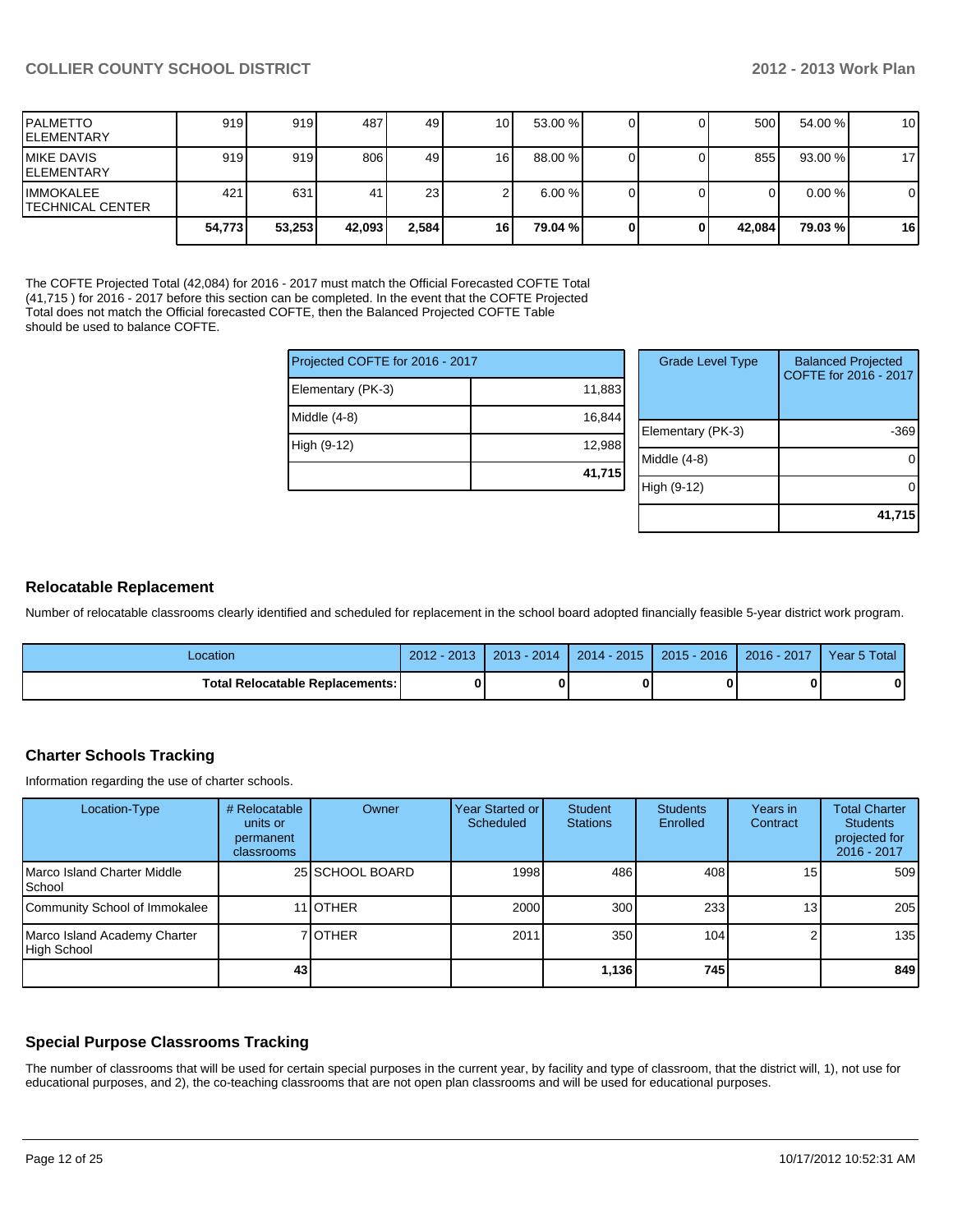| School                                        | School Type                          | # of Elementary<br>K-3 Classrooms | # of Middle 4-8<br><b>Classrooms</b> | # of High 9-12<br>Classrooms        | # of ESE<br><b>Classrooms</b> | # of Combo<br>Classrooms        | <b>Total</b><br><b>Classrooms</b> |
|-----------------------------------------------|--------------------------------------|-----------------------------------|--------------------------------------|-------------------------------------|-------------------------------|---------------------------------|-----------------------------------|
|                                               | <b>Total Educational Classrooms:</b> | 0                                 | 0                                    | 0                                   | $\bf{0}$                      | 0                               |                                   |
| School                                        | School Type                          | # of Elementary<br>K-3 Classrooms | # of Middle 4-8<br><b>Classrooms</b> | # of High 9-12<br><b>Classrooms</b> | # of ESE<br><b>Classrooms</b> | # of Combo<br><b>Classrooms</b> | Total<br><b>Classrooms</b>        |
| <b>LAKE PARK ELEMENTARY</b>                   | Co-Teaching                          | 5                                 | 3                                    | 0                                   | $\Omega$                      | 0                               | 8                                 |
| <b>TOMMIE BARFIELD ELEMENTARY</b>             | Co-Teaching                          | 10                                | 6                                    | 0                                   | $\Omega$                      | 0                               | 16                                |
| <b>SHADOWLAWN ELEMENTARY</b>                  | Co-Teaching                          | 17                                |                                      | 0                                   | $\Omega$                      | 0                               | 21                                |
| NAPLES SENIOR HIGH                            | Co-Teaching                          | $\Omega$                          | $\Omega$                             | 5                                   | $\Omega$                      | 0                               | 5                                 |
| <b>PINECREST ELEMENTARY</b>                   | Co-Teaching                          | 22                                | 8                                    | 0                                   | $\Omega$                      | 0                               | 30                                |
| <b>SEA GATE ELEMENTARY</b>                    | Co-Teaching                          | 10                                | 6                                    | 0                                   | $\Omega$                      | 0                               | 16                                |
| <b>HIGHLANDS ELEMENTARY</b>                   | Co-Teaching                          | 13                                | 7                                    | 0                                   | $\Omega$                      | 0                               | 20                                |
| <b>LAKE TRAFFORD ELEMENTARY</b>               | Co-Teaching                          | 21                                | 7                                    | 0                                   | $\Omega$                      | 0                               | 28                                |
| <b>AVALON ELEMENTARY</b>                      | Co-Teaching                          | 13                                |                                      | 0                                   | $\Omega$                      | 0                               | 14                                |
| <b>EAST NAPLES MIDDLE</b>                     | Co-Teaching                          | $\Omega$                          | 3                                    | 0                                   | $\Omega$                      | 0                               | 3                                 |
| <b>CORKSCREW ELEMENTARY</b>                   | Co-Teaching                          | 10                                |                                      | 0                                   | $\Omega$                      | 0                               | 14                                |
| <b>CORKSCREW MIDDLE</b>                       | Co-Teaching                          | $\mathbf 0$                       | 10                                   | 0                                   | $\Omega$                      | 0                               | 10                                |
| <b>GOLDEN TERRACE ELEMENTARY</b><br>SOUTH     | Co-Teaching                          | $\Omega$                          | 5                                    | 0                                   | $\Omega$                      | 0                               | 5                                 |
| <b>GOLDEN GATE ELEMENTARY</b><br>SOUTH        | Co-Teaching                          | $\Omega$                          | 6                                    | 0                                   | $\Omega$                      | $\Omega$                        | 6                                 |
| PALMETTO RIDGE SENIOR HIGH                    | Co-Teaching                          | 0                                 | 0                                    | 3                                   | $\Omega$                      | 0                               | 3                                 |
| <b>VETERANS MEMORIAL</b><br><b>ELEMENTARY</b> | Co-Teaching                          |                                   | 9                                    | 0                                   | $\Omega$                      | 0                               | 16                                |
| POINCIANA ELEMENTARY                          | Co-Teaching                          | 11                                | 6                                    | 0                                   | $\Omega$                      | $\overline{0}$                  | 17                                |
| <b>GOLDEN GATE ELEMENTARY</b><br><b>NORTH</b> | Co-Teaching                          | 15                                | $\Omega$                             | 0                                   | $\Omega$                      | $\Omega$                        | 15                                |
| NAPLES PARK ELEMENTARY                        | Co-Teaching                          | 15                                | 5                                    | 0                                   | $\Omega$                      | $\overline{0}$                  | 20                                |
| PINE RIDGE MIDDLE                             | Co-Teaching                          | 0                                 |                                      | v                                   | υ                             |                                 | 3                                 |
| <b>LELY SENIOR HIGH</b>                       | Co-Teaching                          | $\Omega$                          | 0                                    | $\overline{7}$                      | $\Omega$                      | $\overline{0}$                  | $\overline{7}$                    |
| SABAL PALM ELEMENTARY                         | Co-Teaching                          | 12                                | 6                                    | 0                                   | $\mathbf 0$                   | $\overline{0}$                  | 18                                |
| NORTH NAPLES MIDDLE                           | Co-Teaching                          | $\mathbf 0$                       | 12                                   | 0                                   | 0                             | 0                               | 12                                |
| <b>ESTATES ELEMENTARY</b>                     | Co-Teaching                          | 10                                | 6                                    | 0                                   | $\mathbf 0$                   | 0                               | 16                                |
| <b>EVERGLADES SCHOOL</b>                      | Co-Teaching                          | $\mathbf 0$                       | 2                                    | 0                                   | $\mathbf 0$                   | 0                               | $\mathbf{2}$                      |
| <b>GULFVIEW MIDDLE</b>                        | Co-Teaching                          | $\mathbf 0$                       | 7                                    | 0                                   | $\mathbf 0$                   | $\overline{0}$                  | $\overline{7}$                    |
| <b>BARRON COLLIER SENIOR HIGH</b>             | Co-Teaching                          | $\mathbf 0$                       | 0                                    | $3\vert$                            | 0                             | 0                               | $\mathbf{3}$                      |
| <b>GOLDEN GATE MIDDLE</b>                     | Co-Teaching                          | $\mathbf 0$                       | 13                                   | 0                                   | $\mathbf 0$                   | 0                               | 13                                |
| <b>BIG CYPRESS ELEMENTARY</b>                 | Co-Teaching                          | 13                                | 7                                    | 0                                   | 0                             | 0                               | 20                                |
| VILLAGE OAKS                                  | Co-Teaching                          | 13                                | 4                                    | $\overline{0}$                      | 0                             | 0                               | $17 \overline{ }$                 |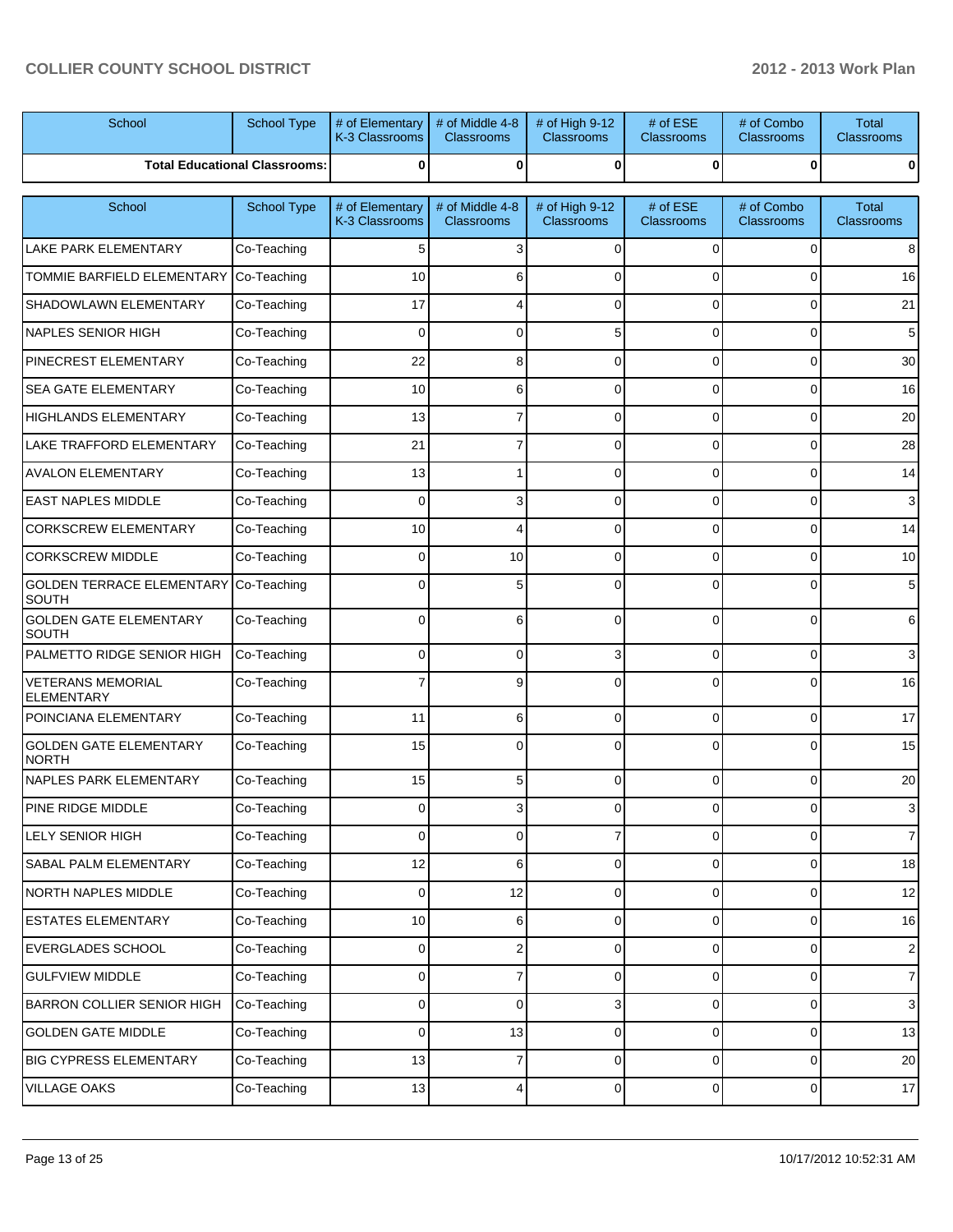| GOLDEN TERRACE ELEMENTARY Co-Teaching<br>NORTH |                                      | 13       | 0   | U        | <sup>0</sup> | <sup>0</sup> | 13              |
|------------------------------------------------|--------------------------------------|----------|-----|----------|--------------|--------------|-----------------|
| <b>IMMOKALEE MIDDLE</b>                        | Co-Teaching                          | $\Omega$ | 7   | 0        | $\Omega$     | 0            | $\overline{7}$  |
| <b>VINEYARDS ELEMENTARY</b>                    | Co-Teaching                          | 11       | 9   | 0        | 0            | $\Omega$     | 20              |
| <b>LELY ELEMENTARY</b>                         | Co-Teaching                          | 11       | 10  | C        | 0            | 0            | 21              |
| <b>LAUREL OAK ELEMENTARY</b>                   | Co-Teaching                          | 6        | 5   | 0        | 0            | $\Omega$     | 11              |
| <b>OAKRIDGE MIDDLE</b>                         | Co-Teaching                          | $\Omega$ |     | $\Omega$ | 0            | 0            | $\overline{7}$  |
| <b>ALTERNATIVE SCHOOL</b>                      | Co-Teaching                          | 0        | 0   | 6        | 0            | 0            | 6               |
| <b>MANATEE ELEMENTARY</b>                      | Co-Teaching                          | 16       | 8   | 0        | $\Omega$     | $\Omega$     | 24              |
| <b>MANATEE MIDDLE</b>                          | Co-Teaching                          | 0        | 9   | 0        | $\Omega$     | $\Omega$     | 9               |
| PELICAN MARSH ELEMENTARY                       | Co-Teaching                          | 9        | 6   | 0        | $\Omega$     | $\Omega$     | 15              |
| <b>GULF COAST SENIOR HIGH</b>                  | Co-Teaching                          | 0        | 0   | 2        | 0            | 0            | 2 <sub>1</sub>  |
| CYPRESS PALM MIDDLE SCHOOL                     | Co-Teaching                          | 0        | 15  | 0        | 0            | 0            | 15              |
| <b>PARKSIDE ELEMENTARY</b>                     | Co-Teaching                          | 25       | 6   | 0        | 0            | $\Omega$     | 31              |
| <b>OSCEOLA ELEMENTARY</b>                      | Co-Teaching                          | 10       | 6   | 0        | 0            | $\Omega$     | 16 <sup>1</sup> |
| <b>CALUSA PARK ELEMENTARY</b>                  | Co-Teaching                          | 11       | 3   |          | 0            | $\Omega$     | 14              |
| <b>EDEN PARK ELEMENTARY</b>                    | Co-Teaching                          | 12       | 4   |          | <sup>0</sup> | $\Omega$     | 16              |
| PALMETTO ELEMENTARY                            | Co-Teaching                          | 15       |     | ∩        | $\Omega$     | $\Omega$     | 22              |
| <b>MIKE DAVIS ELEMENTARY</b>                   | Co-Teaching                          | 20       |     | ∩        | $\Omega$     | $\Omega$     | 27              |
|                                                | <b>Total Co-Teaching Classrooms:</b> | 376      | 259 | 26       | 0            | 0            | 661             |

#### **Infrastructure Tracking**

**Necessary offsite infrastructure requirements resulting from expansions or new schools. This section should include infrastructure information related to capacity project schedules and other project schedules (Section 4).**

N/A

**Proposed location of planned facilities, whether those locations are consistent with the comprehensive plans of all affected local governments, and recommendations for infrastructure and other improvements to land adjacent to existing facilities. Provisions of 1013.33(12), (13) and (14) and 1013.36 must be addressed for new facilities planned within the 1st three years of the plan (Section 5).**

N/A

**Consistent with Comp Plan?** Yes

# **Net New Classrooms**

The number of classrooms, by grade level and type of construction, that were added during the last fiscal year.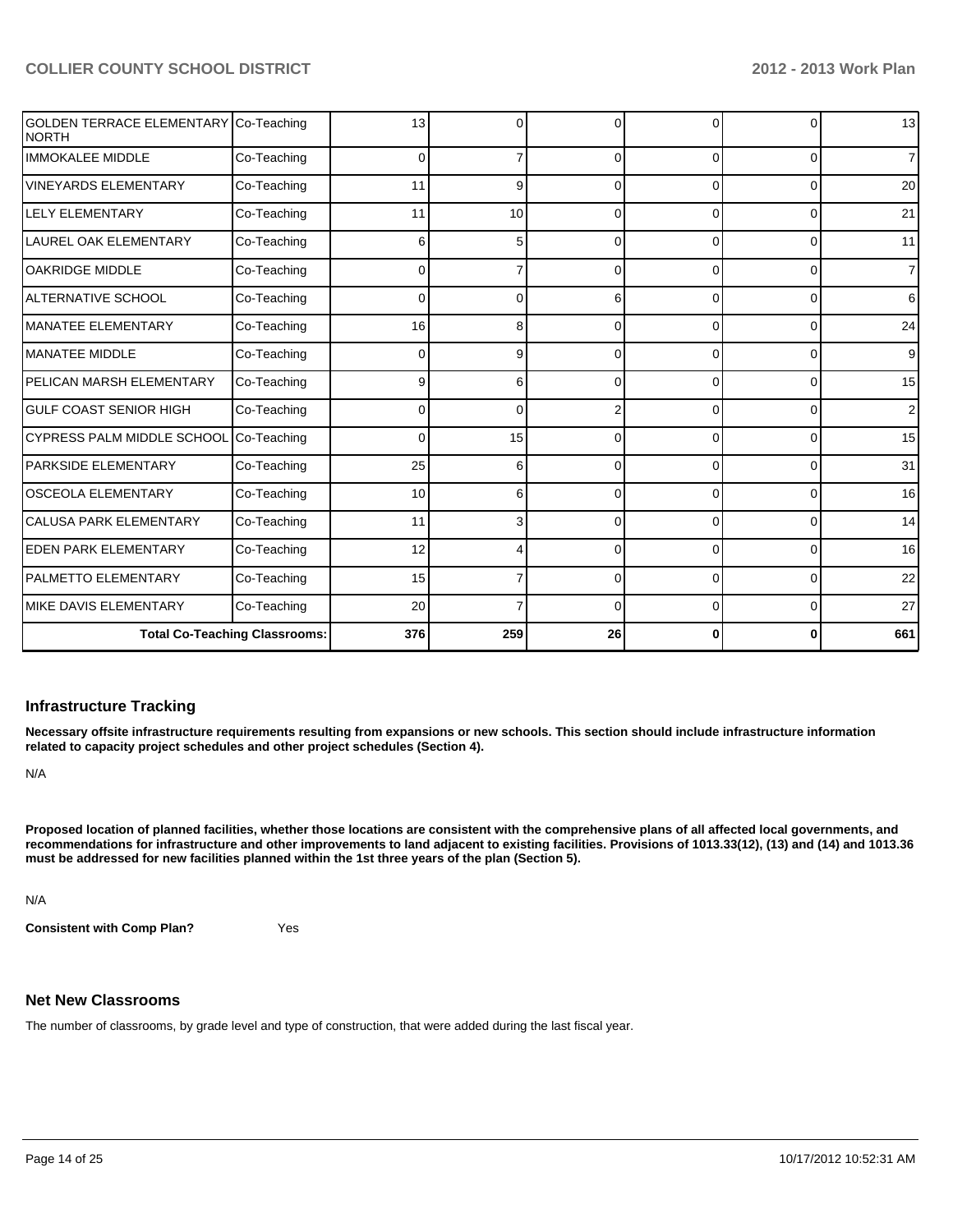| List the net new classrooms added in the 2011 - 2012 fiscal year.                                                                                       |                              |                            |                                                                        | Ivear.                 |                               | List the net new classrooms to be added in the 2012 - 2013 fiscal |                                 |                        |
|---------------------------------------------------------------------------------------------------------------------------------------------------------|------------------------------|----------------------------|------------------------------------------------------------------------|------------------------|-------------------------------|-------------------------------------------------------------------|---------------------------------|------------------------|
| "Classrooms" is defined as capacity carrying classrooms that are added to increase<br>capacity to enable the district to meet the Class Size Amendment. |                              |                            | Totals for fiscal year 2012 - 2013 should match totals in Section 15A. |                        |                               |                                                                   |                                 |                        |
| Location                                                                                                                                                | $2011 - 2012$ #<br>Permanent | $2011 - 2012$ #<br>Modular | $2011 - 2012$ #<br>Relocatable                                         | $2011 - 2012$<br>Total | $2012 - 2013 \#$<br>Permanent | $2012 - 2013 \#$<br>Modular                                       | $2012 - 2013 \#$<br>Relocatable | $2012 - 2013$<br>Total |
| Elementary (PK-3)                                                                                                                                       |                              |                            |                                                                        |                        |                               |                                                                   |                                 |                        |
| Middle (4-8)                                                                                                                                            |                              |                            |                                                                        |                        |                               |                                                                   |                                 |                        |
| High (9-12)                                                                                                                                             |                              |                            |                                                                        |                        |                               |                                                                   |                                 |                        |
|                                                                                                                                                         |                              |                            |                                                                        |                        |                               |                                                                   |                                 |                        |

#### **Relocatable Student Stations**

Number of students that will be educated in relocatable units, by school, in the current year, and the projected number of students for each of the years in the workplan.

| <b>Site</b>                       | 2012 - 2013 | 2013 - 2014 | 2014 - 2015 | 2015 - 2016    | 2016 - 2017    | 5 Year Average |
|-----------------------------------|-------------|-------------|-------------|----------------|----------------|----------------|
| LAKE PARK ELEMENTARY              | 68          | $\mathbf 0$ | $\Omega$    | $\Omega$       | $\overline{0}$ | 14             |
| <b>TOMMIE BARFIELD ELEMENTARY</b> | 55          | 0           | 0           | $\Omega$       | $\overline{0}$ | 11             |
| SHADOWLAWN ELEMENTARY             | 0           | 0           | 0           | $\Omega$       | 0              | $\mathbf 0$    |
| <b>INAPLES SENIOR HIGH</b>        | $\Omega$    | $\Omega$    | $\Omega$    | $\Omega$       | $\overline{0}$ | $\overline{0}$ |
| <b>PINECREST ELEMENTARY</b>       | 0           | 27          | 27          | 36             | 37             | 25             |
| <b>SEA GATE ELEMENTARY</b>        | $\Omega$    | $\mathbf 0$ | $\mathbf 0$ | $\overline{0}$ | $\overline{0}$ | $\pmb{0}$      |
| BETHUNE EDUCATION CENTER          | 0           | $\mathbf 0$ | $\Omega$    | $\Omega$       | $\overline{0}$ | $\overline{0}$ |
| <b>I</b> CALUSA PARK ELEMENTARY   | 54          | 66          | 60          | 42             | 32             | 51             |
| SABAL PALM ELEMENTARY             | 0           | 0           | $\Omega$    | $\Omega$       | $\overline{0}$ | $\mathbf 0$    |
| NORTH NAPLES MIDDLE               | 0           | $\mathbf 0$ | 0           | 7              | 8              | $\mathbf{3}$   |
| <b>ESTATES ELEMENTARY</b>         | $\Omega$    | $\Omega$    | $\Omega$    | $\Omega$       | $\Omega$       | $\overline{0}$ |
| <b>IEVERGLADES SCHOOL</b>         | $\Omega$    | $\Omega$    | $\Omega$    | $\Omega$       | $\overline{0}$ | $\overline{0}$ |
| <b>GULFVIEW MIDDLE</b>            | 0           | 0           | 44          | 23             | $\overline{0}$ | 13             |
| PELICAN MARSH ELEMENTARY          | $\Omega$    | $\mathbf 0$ | $\Omega$    | $\Omega$       | $\overline{0}$ | $\overline{0}$ |
| IGULF COAST SENIOR HIGH           | 225         | 9           | $\Omega$    | 18             | $\overline{9}$ | 52             |
| CYPRESS PALM MIDDLE SCHOOL        | 0           | 0           | $\Omega$    | $\Omega$       | 0              | $\mathbf 0$    |
| <b>PARKSIDE ELEMENTARY</b>        | $\Omega$    | $\Omega$    | $\Omega$    | $\Omega$       | $\overline{0}$ | $\overline{0}$ |
| <b>OSCEOLA ELEMENTARY</b>         | $\Omega$    | $\mathbf 0$ | $\Omega$    | $\Omega$       | $\overline{0}$ | $\mathbf 0$    |
| <b>OAKRIDGE MIDDLE</b>            | $\Omega$    | 0           | $\Omega$    | $\Omega$       | $\overline{0}$ | $\overline{0}$ |
| ALTERNATIVE SCHOOL                | $\Omega$    | 0           | $\Omega$    | $\Omega$       | $\overline{0}$ | $\mathbf 0$    |
| MANATEE ELEMENTARY                | 5           | $\Omega$    | $\Omega$    | $\Omega$       | $\overline{0}$ | $\mathbf{1}$   |
| MANATEE MIDDLE                    | 0           | $\Omega$    | $\Omega$    | $\Omega$       | $\overline{0}$ | $\overline{0}$ |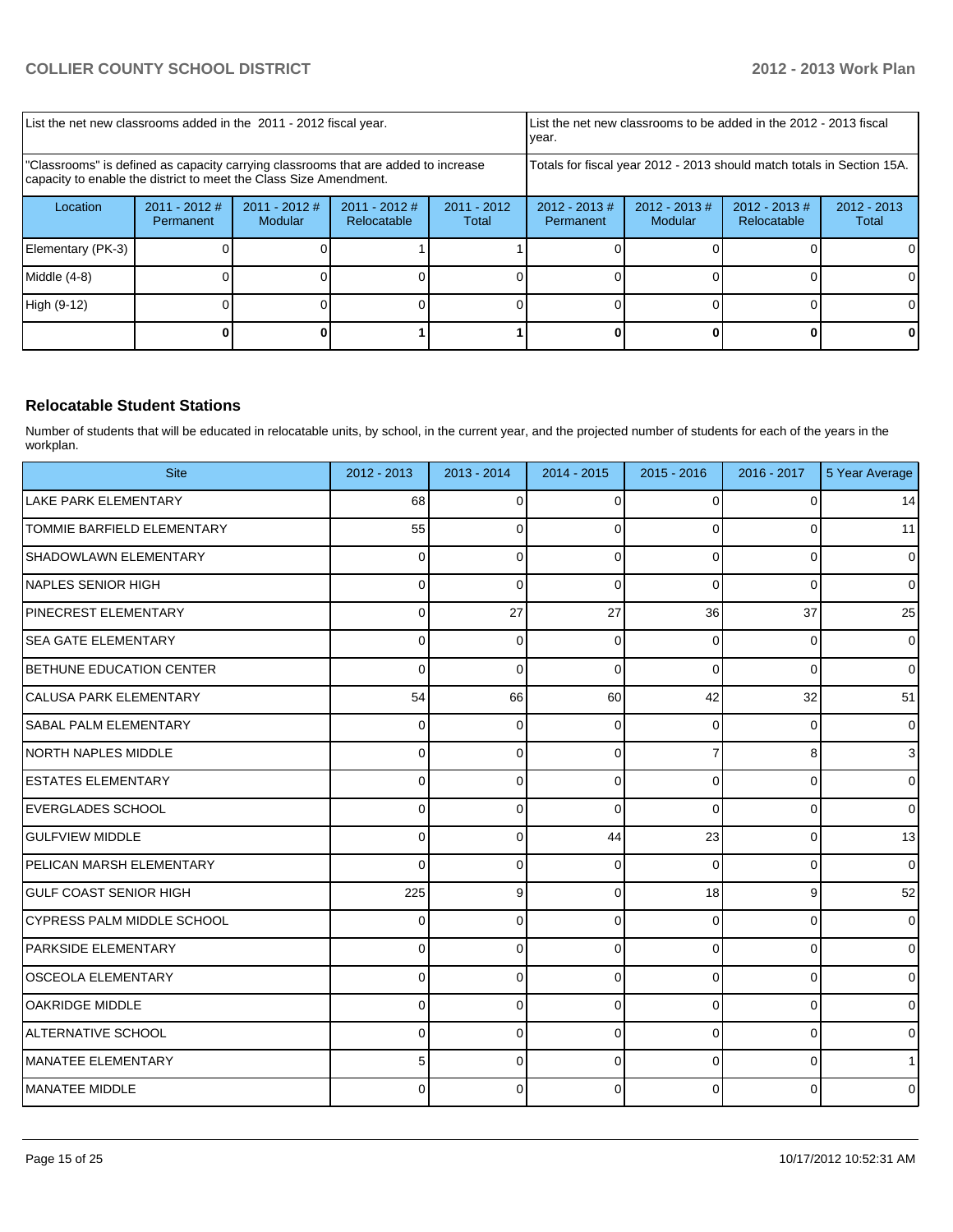| <b>VILLAGE OAKS</b>                                       | $\Omega$        | 0           | 0        | $\Omega$       | $\Omega$       | $\overline{0}$ |
|-----------------------------------------------------------|-----------------|-------------|----------|----------------|----------------|----------------|
| <b>GOLDEN TERRACE ELEMENTARY NORTH</b>                    | 0               | 0           | 0        | 0              | 0              | $\overline{0}$ |
| IMMOKALEE MIDDLE                                          | 0               | 0           | 0        | $\Omega$       | 0              | $\overline{0}$ |
| <b>VINEYARDS ELEMENTARY</b>                               | 108             | $\mathbf 0$ | 0        | $\Omega$       | 0              | 22             |
| <b>LELY ELEMENTARY</b>                                    | 0               | $\mathbf 0$ | 0        | $\Omega$       | 0              | $\overline{0}$ |
| LAUREL OAK ELEMENTARY                                     | 162             | 60          | 55       | 32             | 11             | 64             |
| <b>IMMOKALEE SENIOR HIGH</b>                              | 0               | 0           | n        | 0              | 0              | $\overline{0}$ |
| JAMES L WALKER VOCATIONAL-TECHNICAL<br><b>CENTER</b>      | 0               | $\Omega$    | 0        | 0              | O              | $\overline{0}$ |
| BARRON COLLIER SENIOR HIGH                                | $\Omega$        | $\mathbf 0$ | 3        | 8              | 2              | 3              |
| <b>GOLDEN GATE MIDDLE</b>                                 | $\Omega$        | 0           | 0        | $\Omega$       | 0              | $\overline{0}$ |
| <b>BIG CYPRESS ELEMENTARY</b>                             | $\Omega$        | 0           | 0        | $\overline{0}$ | 0              | $\overline{0}$ |
| POINCIANA ELEMENTARY                                      | 0               | 0           | $\Omega$ | $\Omega$       | $\Omega$       | $\overline{0}$ |
| <b>GOLDEN GATE ELEMENTARY NORTH</b>                       | 23              | 0           | 0        | $\overline{0}$ | 0              | 5 <sub>5</sub> |
| NAPLES PARK ELEMENTARY                                    | 23              | 0           | 0        | $\Omega$       | $\Omega$       | 5 <sub>l</sub> |
| PINE RIDGE MIDDLE                                         | 10 <sup>1</sup> | 0           | $\Omega$ | $\overline{0}$ | 0              | $\overline{2}$ |
| LELY SENIOR HIGH                                          | $\Omega$        | 0           | $\Omega$ | $\Omega$       | $\Omega$       | $\overline{0}$ |
| <b>GOLDEN TERRACE ELEMENTARY SOUTH</b>                    | $\Omega$        | 0           | 0        | $\overline{0}$ | 0              | $\overline{0}$ |
| <b>GOLDEN GATE ELEMENTARY SOUTH</b>                       | $\Omega$        | 0           | $\Omega$ | $\Omega$       | $\Omega$       | $\overline{0}$ |
| <b>GOLDEN GATE SENIOR HIGH</b>                            | $\Omega$        | 0           | 0        | $\overline{0}$ | $\Omega$       | $\overline{0}$ |
| PALMETTO RIDGE SENIOR HIGH                                | $\Omega$        | 0           | $\Omega$ | $\Omega$       | $\Omega$       | $\overline{0}$ |
| <b>VETERANS MEMORIAL ELEMENTARY</b>                       | $\Omega$        | 0           | 0        | $\overline{0}$ | $\Omega$       | $\overline{0}$ |
| HIGHLANDS ELEMENTARY                                      | $\Omega$        | 0           | $\Omega$ | $\Omega$       | 0              | $\overline{0}$ |
| LAKE TRAFFORD ELEMENTARY                                  | $\Omega$        | 0           | $\Omega$ | $\overline{0}$ | $\Omega$       | $\overline{0}$ |
| <b>AVALON ELEMENTARY</b>                                  | 94              | 6           | 0        | $\Omega$       | $\Omega$       | 20             |
| EAST NAPLES MIDDLE                                        | $\Omega$        | 0           | 71       | 106            | 145            | 64             |
| <b>CORKSCREW ELEMENTARY</b>                               | 28              | 0           | $\Omega$ | $\overline{0}$ | $\Omega$       | 6              |
| <b>CORKSCREW MIDDLE</b>                                   | $\Omega$        | 0           | 0        | $\overline{0}$ | $\overline{0}$ | $\overline{0}$ |
| <b>LEDEN PARK ELEMENTARY</b>                              | $\Omega$        | 0           | 0        | $\overline{0}$ | $\overline{0}$ | $\overline{0}$ |
| <b>PALMETTO ELEMENTARY</b>                                | $\Omega$        | 0           | 0        | $\overline{0}$ | $\overline{0}$ | $\overline{0}$ |
| MIKE DAVIS ELEMENTARY                                     | $\Omega$        | 0           | 0        | $\overline{0}$ | $\overline{0}$ | $\overline{0}$ |
| IMMOKALEE TECHNICAL CENTER                                | $\Omega$        | 0           | 0        | $\overline{0}$ | $\overline{0}$ | $\overline{0}$ |
| MARCO ISLAND CHARTER MIDDLE SCHOOL                        | $\Omega$        | 0           | $\Omega$ | $\overline{0}$ | $\overline{0}$ | $\overline{0}$ |
| LEILA B. CANANT PROFESSIONAL DEVELOPMENT<br><b>CENTER</b> | $\Omega$        | 0           | 0        | $\overline{0}$ | $\overline{0}$ | $\overline{0}$ |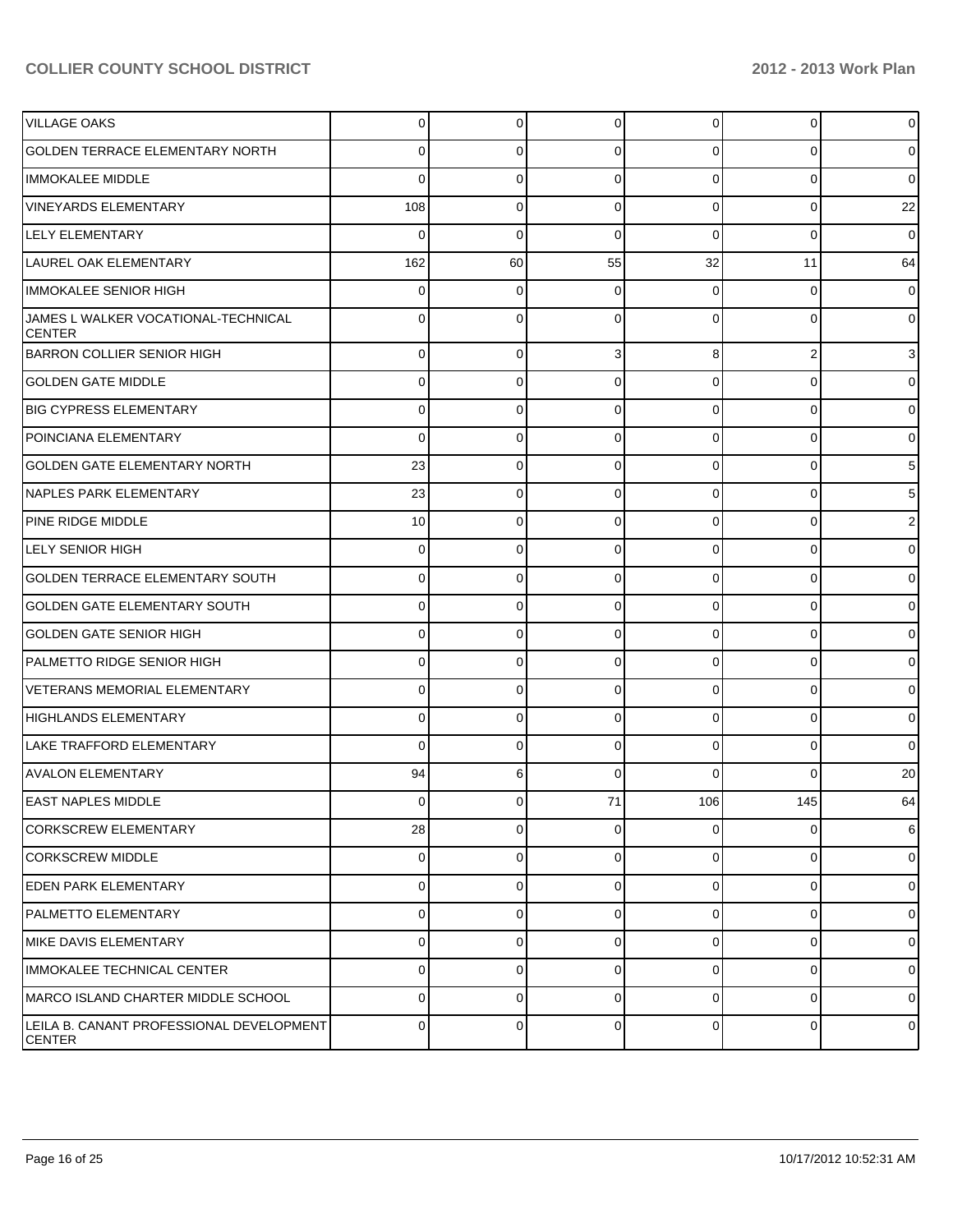| <b>Totals for COLLIER COUNTY SCHOOL DISTRICT</b>  |        |        |        |        |        |        |
|---------------------------------------------------|--------|--------|--------|--------|--------|--------|
| Total students in relocatables by year.           | 855    | 168 l  | 260    | 272    | 244 l  | 360    |
| Total number of COFTE students projected by year. | 42,378 | 42.413 | 42.254 | 42.055 | 41.715 | 42,163 |
| Percent in relocatables by year.                  | 2%     | 0%     | ' %।   | 1 % I  | 1 % I  | 1 %    |

#### **Leased Facilities Tracking**

Exising leased facilities and plans for the acquisition of leased facilities, including the number of classrooms and student stations, as reported in the educational plant survey, that are planned in that location at the end of the five year workplan.

| Location                           | # of Leased<br>Classrooms 2012 -<br>2013 | <b>FISH Student</b><br><b>Stations</b> | Owner      | # of Leased<br>Classrooms 2016 -<br>2017 | <b>FISH Student</b><br><b>Stations</b> |
|------------------------------------|------------------------------------------|----------------------------------------|------------|------------------------------------------|----------------------------------------|
| <b>ILAKE PARK ELEMENTARY</b>       |                                          |                                        | 68 Leased  |                                          | 01                                     |
| <b>GULF COAST SENIOR HIGH</b>      |                                          |                                        | 225 Leased |                                          | 01                                     |
| <b>IVINEYARDS ELEMENTARY</b>       |                                          |                                        | 72 Leased  |                                          | $\overline{0}$                         |
| <b>ITOMMIE BARFIELD ELEMENTARY</b> |                                          |                                        | 15 Leased  |                                          | $\overline{0}$                         |
| <b>AVALON ELEMENTARY</b>           |                                          |                                        | 76 Leased  |                                          | $\overline{0}$                         |
| <b>IPINE RIDGE MIDDLE</b>          |                                          |                                        | 10 Leased  |                                          | $\Omega$                               |
| CORKSCREW ELEMENTARY               |                                          |                                        | 28 Leased  |                                          | $\Omega$                               |
|                                    | 25                                       | 494                                    |            |                                          | 0                                      |

#### **Failed Standard Relocatable Tracking**

Relocatable units currently reported by school, from FISH, and the number of relocatable units identified as 'Failed Standards'.

Nothing reported for this section.

# **Planning**

#### **Class Size Reduction Planning**

**Plans approved by the school board that reduce the need for permanent student stations such as acceptable school capacity levels, redistricting, busing, year-round schools, charter schools, magnet schools, public-private partnerships, multitrack scheduling, grade level organization, block scheduling, or other alternatives.**

Board approved High School redistricting at the 2/18/10 board meeting. Currently monitoring acceptable school capacity levels.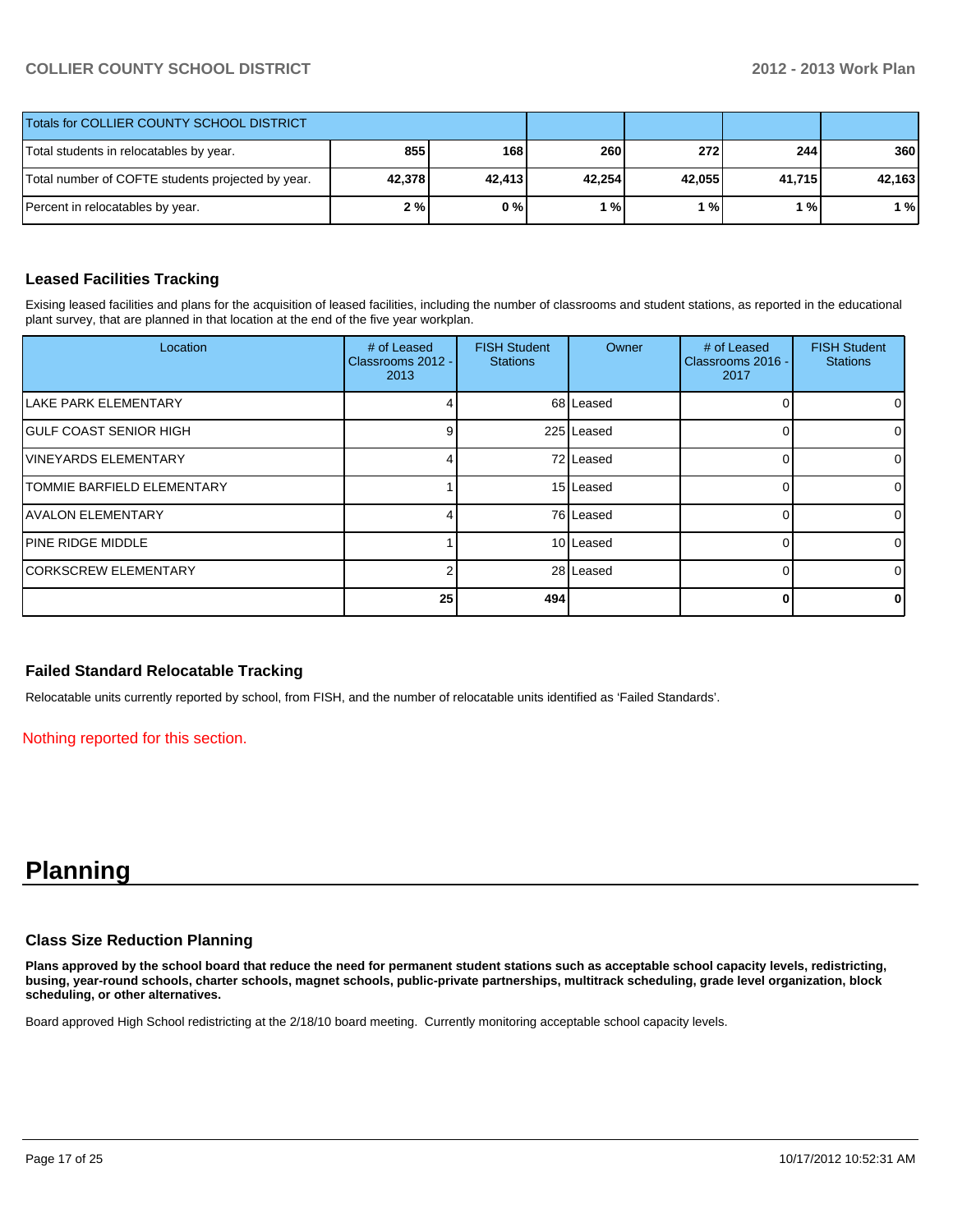#### **School Closure Planning**

**Plans for the closure of any school, including plans for disposition of the facility or usage of facility space, and anticipated revenues.**

None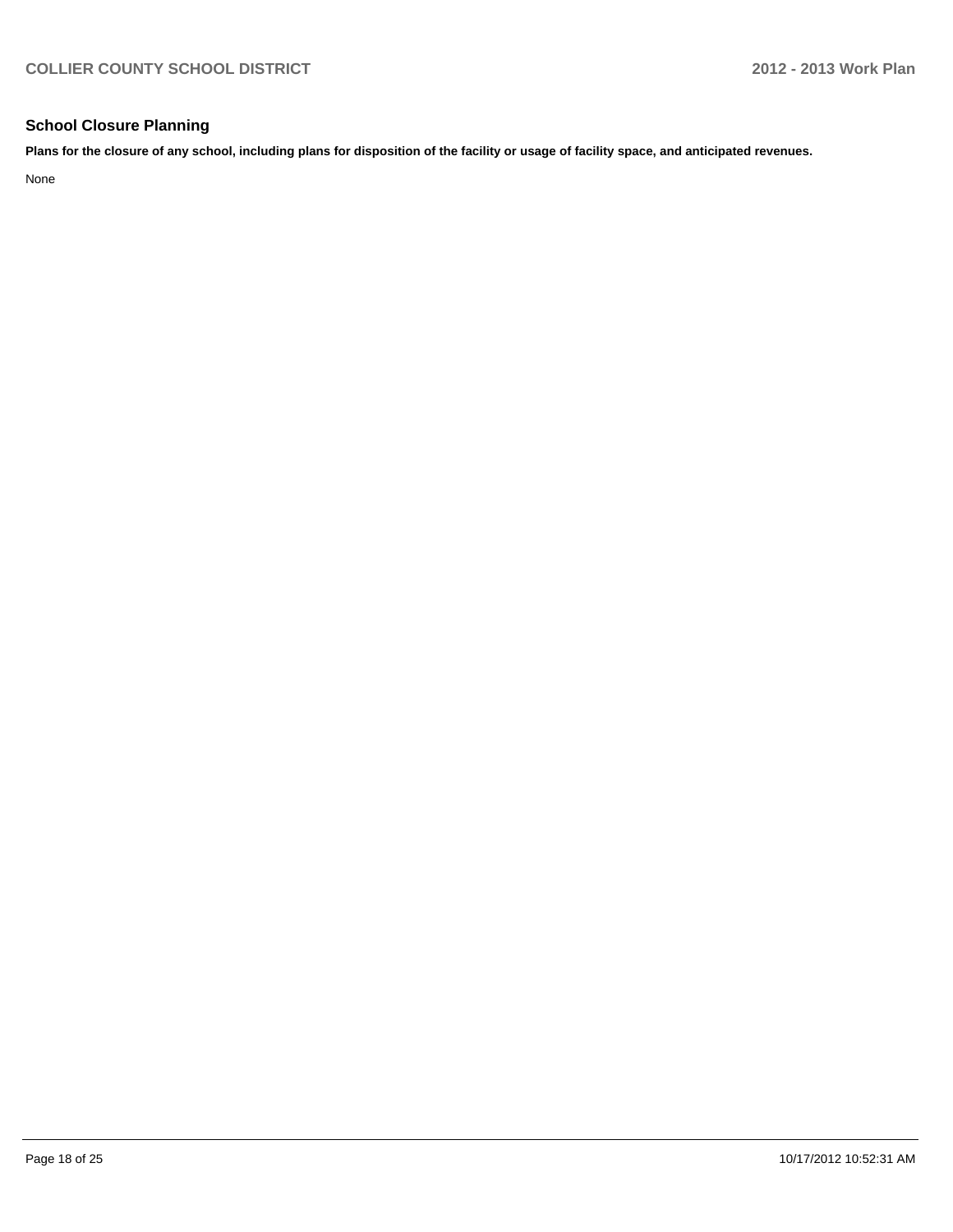# Five Year Survey - Ten Year Capacity COLLIER COUNTY SCHOOL DISTRICT

#### **10/17/2012**

**Schedule of capital outlay projects projected to ensure the availability of satisfactory student stations for the projected student enrollment in K - 12 programs for the future 5 years beyond the 5-year district facilities work program.**

| Project                           | Location, Community, Quadrant or other general<br>location | <b>Projected Cost</b> |
|-----------------------------------|------------------------------------------------------------|-----------------------|
| Project description not specified | Location not specified                                     | \$0                   |
|                                   |                                                            | \$0                   |

Five Year Survey - Ten Year Infrastructure COLLIER COUNTY SCHOOL DISTRICT

### **10/17/2012**

**Proposed Location of Planned New, Remodeled, or New Additions to Facilities in 6 thru 10 out years (Section 28).**

Infrastructure to support New Elementary L - Corkscrew Planning Community

**Plans for closure of any school, including plans for disposition of the facility or usage of facility space, and anticipated revenues in the 6 thru 10 out years (Section 29).**

Not Specified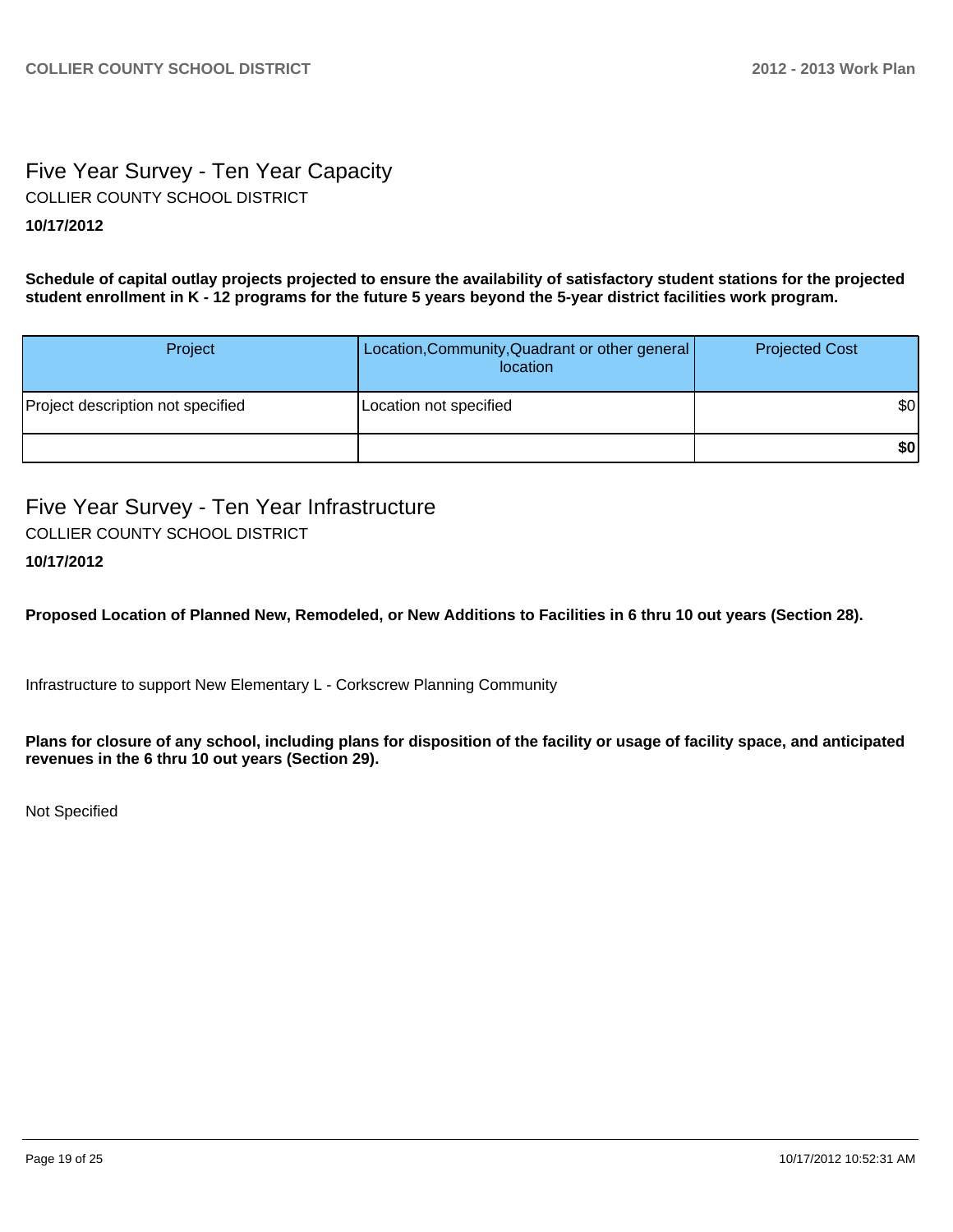# Five Year Survey - Ten Year Maintenance **10/17/2012** COLLIER COUNTY SCHOOL DISTRICT

**District projects and locations regarding the projected need for major renovation, repair, and maintenance projects within the district in years 6 - 10 beyond the projects plans detailed in the five years covered by the work plan.**

| Project                                     | <b>Projected Cost</b> |
|---------------------------------------------|-----------------------|
| Electrical Districtwide                     | \$6,832,000           |
| Improvement Projects Districtwide           | \$1,050,000           |
| HVAC Districtwide                           | \$20,725,000          |
| Roofing Districtwide                        | \$11,862,000          |
| Renovations/Maintenance                     | \$26,778,000          |
| <b>Emergency Maintenance Projects</b>       | \$20,000,000          |
| <b>Facility Modifications/Special Needs</b> | \$5,000,000           |
|                                             | \$92,247,000          |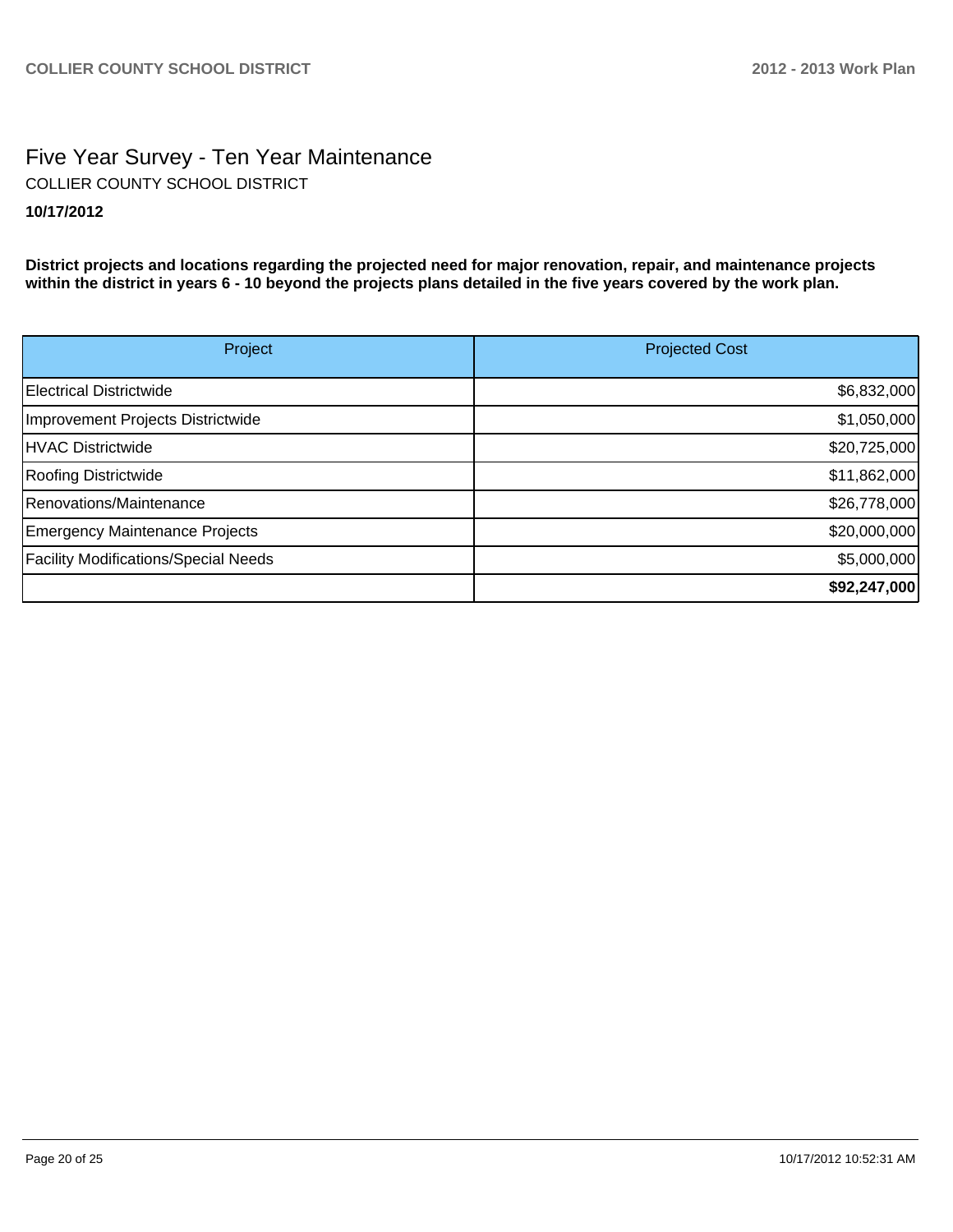### Five Year Survey - Ten Year Utilization **10/17/2012** COLLIER COUNTY SCHOOL DISTRICT

**Schedule of planned capital outlay projects identifying the standard grade groupings, capacities, and planned utilization rates of future educational facilities of the district for both permanent and relocatable facilities.**

| <b>Grade Level</b><br>Projections | <b>FISH Student</b><br><b>Stations</b> | <b>Actual FISH</b><br>Capacity | Actual<br><b>COFTE</b> | Actual<br><b>Utilization</b> | <b>Actual new</b><br><b>Student</b><br>Capacity to be<br>added/remove | Projected<br><b>COFTE</b> | Projected<br><b>Utilization</b> |
|-----------------------------------|----------------------------------------|--------------------------------|------------------------|------------------------------|-----------------------------------------------------------------------|---------------------------|---------------------------------|
| Elementary -<br>District Totals   | 28,024                                 | 28,024                         | 20,096.96              | 71.71 %                      | 919                                                                   | 19,292                    | 66.66 %                         |
| IMiddle - District<br>Totals      | 14,489                                 | 13,035                         | 9,024.53               | 69.23 %                      |                                                                       | 10,773                    | 82.65 %                         |
| High - District<br><b>Totals</b>  | 14,605                                 | 13,872                         | 11,444.64              | 82.50 %                      |                                                                       | 13,775                    | 99.30 %                         |
| Other - ESE, etc                  | 4,088                                  | 4,914                          | 1,058.80               | 21.55 %                      |                                                                       | 1,000                     | 20.35 %                         |
|                                   | 61,206                                 | 59,845                         | 41,624.93              | 69.55 %                      | 919                                                                   | 44,840                    | 73.79 %                         |

**Combination schools are included with the middle schools for student stations, capacity, COFTE and utilization purposes because these facilities all have a 90% utilization factor. Use this space to explain or define the grade groupings for combination schools.**

No comments to report.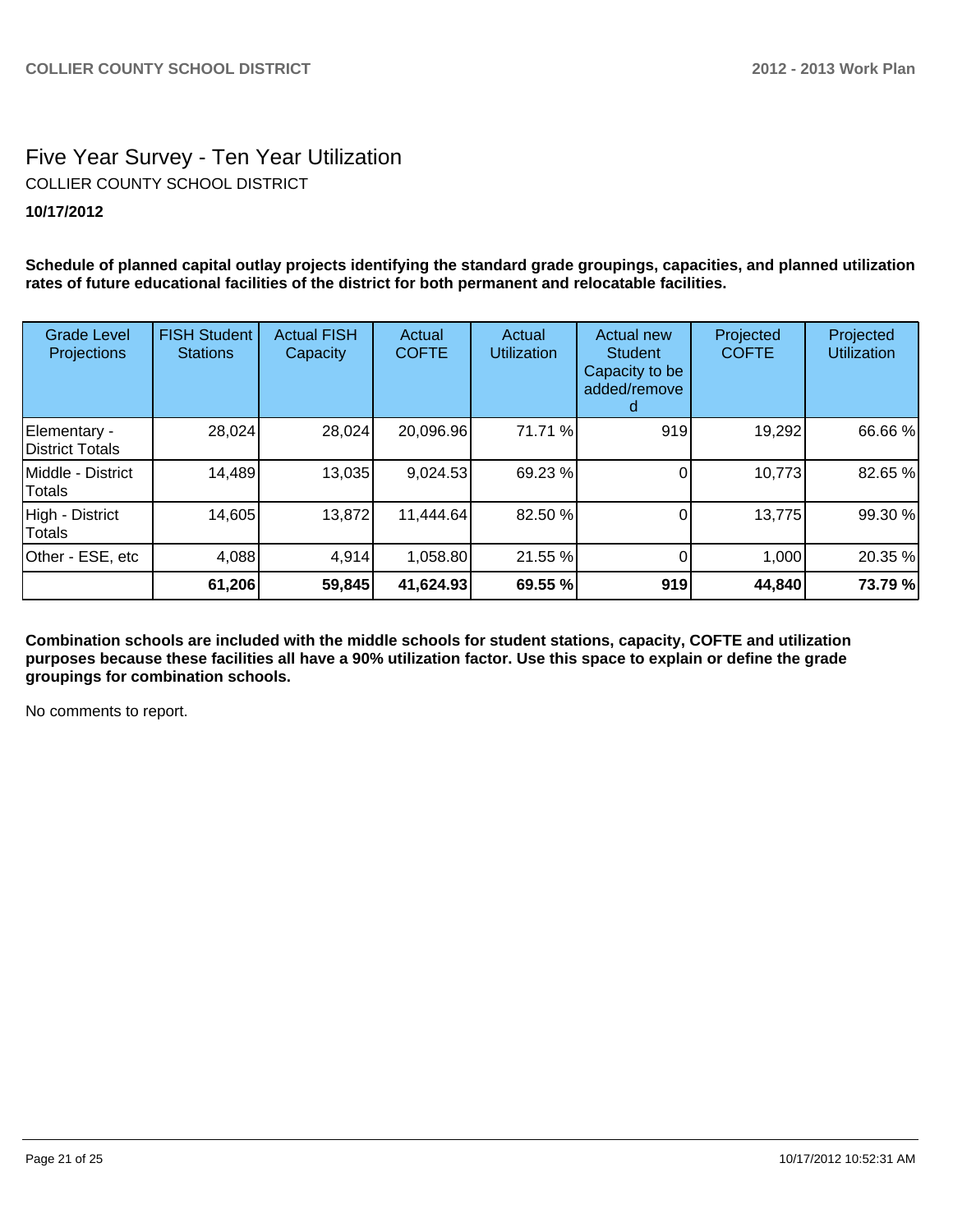# Five Year Survey - Twenty Year Capacity **10/17/2012** COLLIER COUNTY SCHOOL DISTRICT

**Schedule of capital outlay projects projected to ensure the availability of satisfactory student stations for the projected student enrollment in K - 12 programs for the future 11 - 20 years beyond the 5-year district facilities work program.**

| Project            | Location, Community, Quadrant or other<br>general location | <b>Projected Cost</b> |
|--------------------|------------------------------------------------------------|-----------------------|
| Elementary "Q"     | <b>Corkscrew Planning Community</b>                        | \$30,000,000          |
| Elementary "H"     | Immokalee Planning Community                               | \$30,000,000          |
| Elementary "R"     | <b>Rural Estates Planning Community</b>                    | \$30,000,000          |
| Elementary "V"     | Royal Fakapalm/South Naples Planning<br>Community          | \$30,000,000          |
| Elementary "U"     | <b>Corkscrew Planning Community</b>                        | \$30,000,000          |
| Elementary "P"     | <b>Rural Estates Planning Community</b>                    | \$30,000,000          |
| Middle School "DD" | <b>Rural Estates Planning Community</b>                    | \$42,000,000          |
| Middle School "II" | <b>Corkscrew Planning Community</b>                        | \$42,000,000          |
| High School "EEE"  | <b>Rural Estates Planning Community</b>                    | \$95,000,000          |
| High School "EEE"  | <b>Corkscrew Planning Community</b>                        | \$95,000,000          |
|                    |                                                            | \$454,000,000         |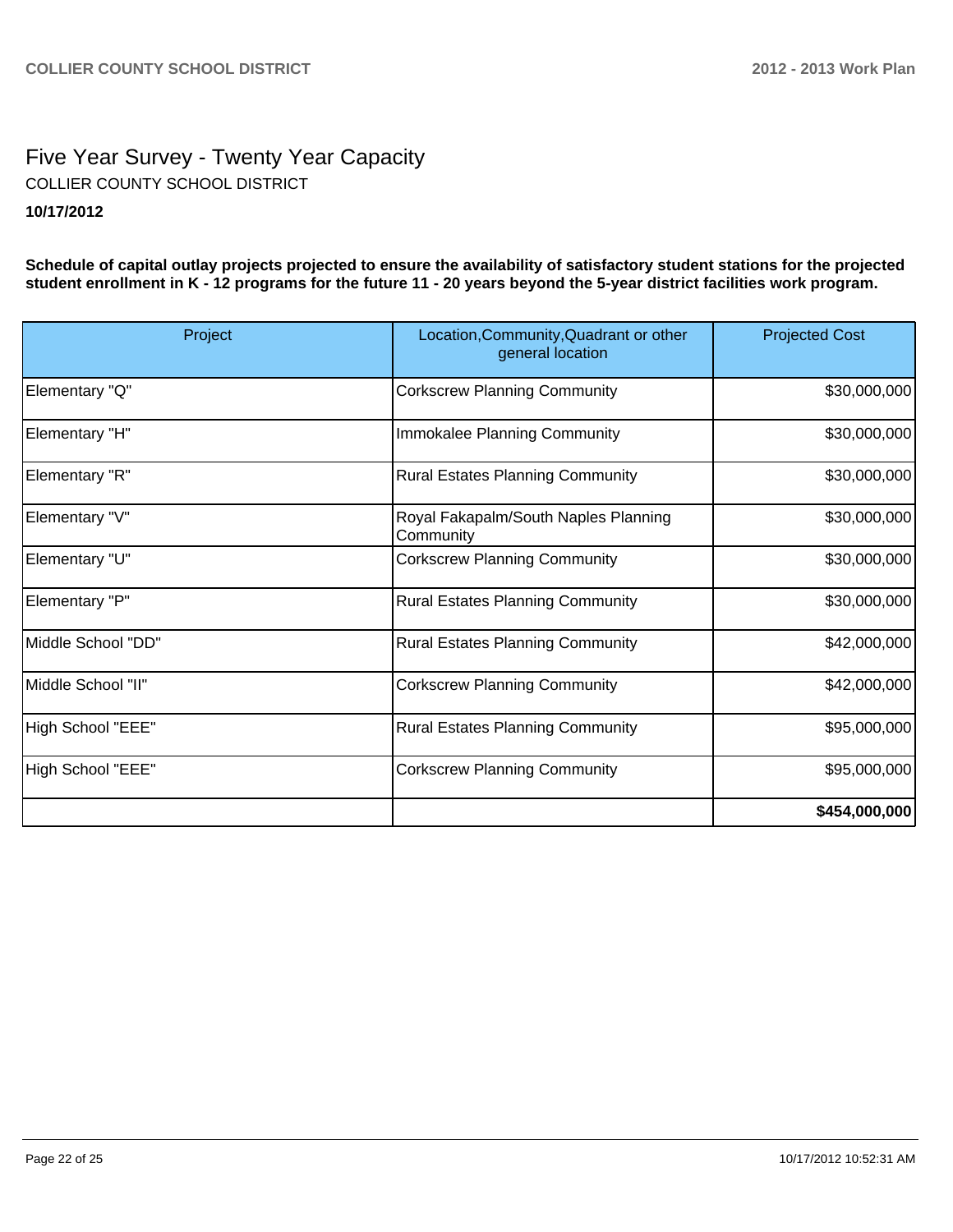# Five Year Survey - Twenty Year Infrastructure COLLIER COUNTY SCHOOL DISTRICT

#### **10/17/2012**

#### **Proposed Location of Planned New, Remodeled, or New Additions to Facilities in the 11 through 20 out years (Section 28).**

New Elementary "Q" (919 stu sta) located in the Corkscrew Planning Community to accommodate growth. New Elementary "H" (919 stu sta) located in the Immokalee Planning Community to accommodate growth. New Elementary "R" (919 stu sta) located in the Rural Estates Planning Community to accommodate growth. New Elementary "V" (919 stu sta)located in the Royal Fakapalm/South Naples Planning Community to accomodate growth. New Elementary "U" (919 stu sta) located in the Corkscrew Planning Community to accomodate growth. New Elementary "P" (919 stu sta) located in the Rural Estates Planning Community to accomodate growth. New Middle School "DD" (1342 stu sta)located in the Rural Estates Planning Community to accommodate growth. New Middle School "II" (1242 stu sta)located in the Corkscrew Planning Community to accomodate growth. New High School "EEE" (2023 stu sta)located in the Rural Estates Planning Community to accomodate growth. New High Planning Community to "HHH" (2023 stu sta) located in the Corkscrew Planning Community to accommodate growth.

#### **Plans for closure of any school, including plans for disposition of the facility or usage of facility space, and anticipated revenues in the 11 through 20 out years (Section 29).**

None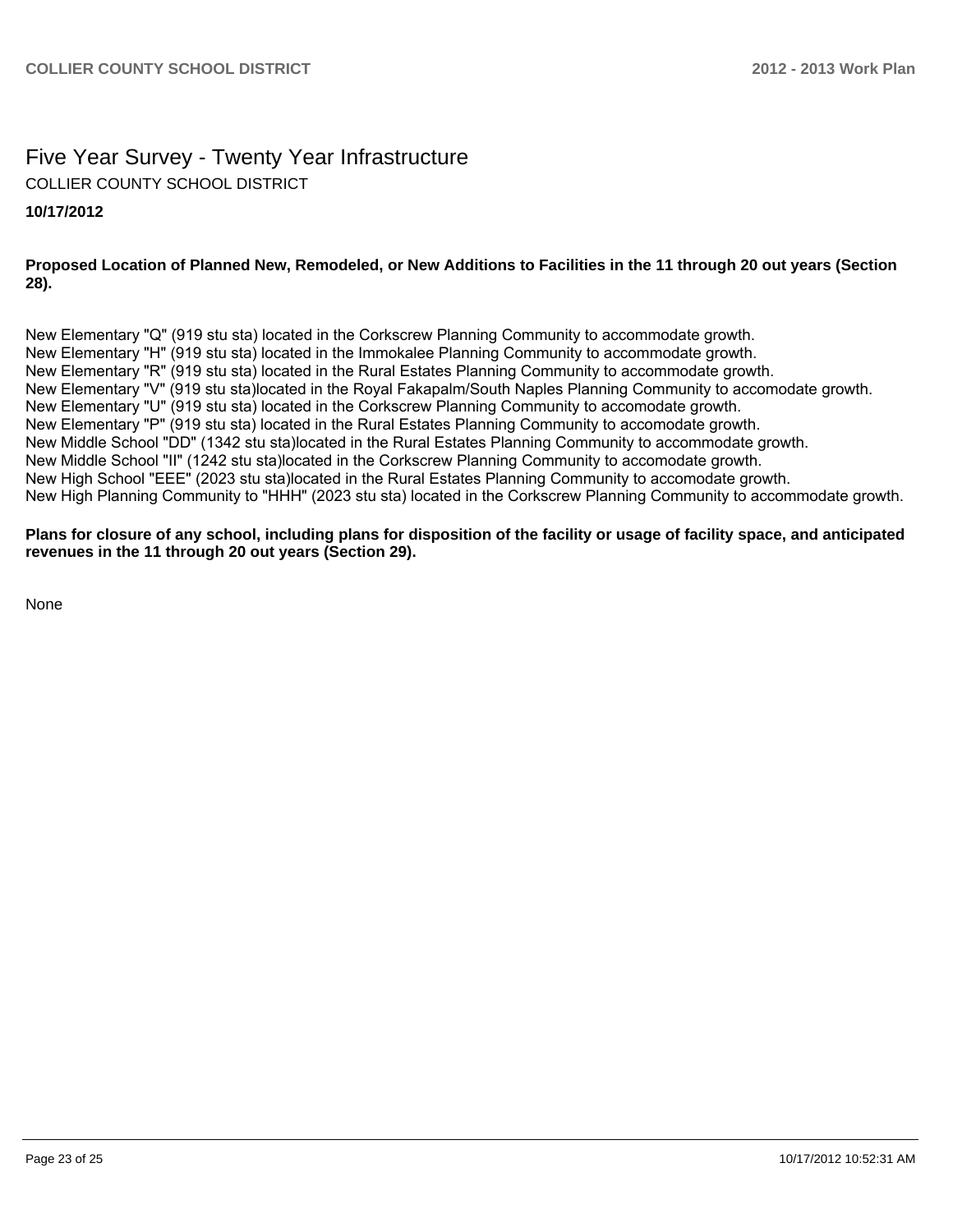### Five Year Survey - Twenty Year Maintenance **10/17/2012** COLLIER COUNTY SCHOOL DISTRICT

**District projects and locations regarding the projected need for major renovation, repair, and maintenance projects within the district in years 11 - 20 beyond the projects plans detailed in the five years covered by the work plan.**

| Project                                     | <b>Projected Cost</b> |
|---------------------------------------------|-----------------------|
|                                             |                       |
| Districtwide Electrical                     | \$5,879,000           |
| Improvement Projects Districtwide           | \$100,000             |
| HVAC Districtwide                           | \$89,560,000          |
| <b>Roofing Districtwide</b>                 | \$74,214,000          |
| Renovations/Maintenance                     | \$61,741,000          |
| Emergency Maintenance Projects              | \$40,000,000          |
| <b>Facility Modifications/Special Needs</b> | \$10,000,000          |
|                                             | \$281,494,000         |